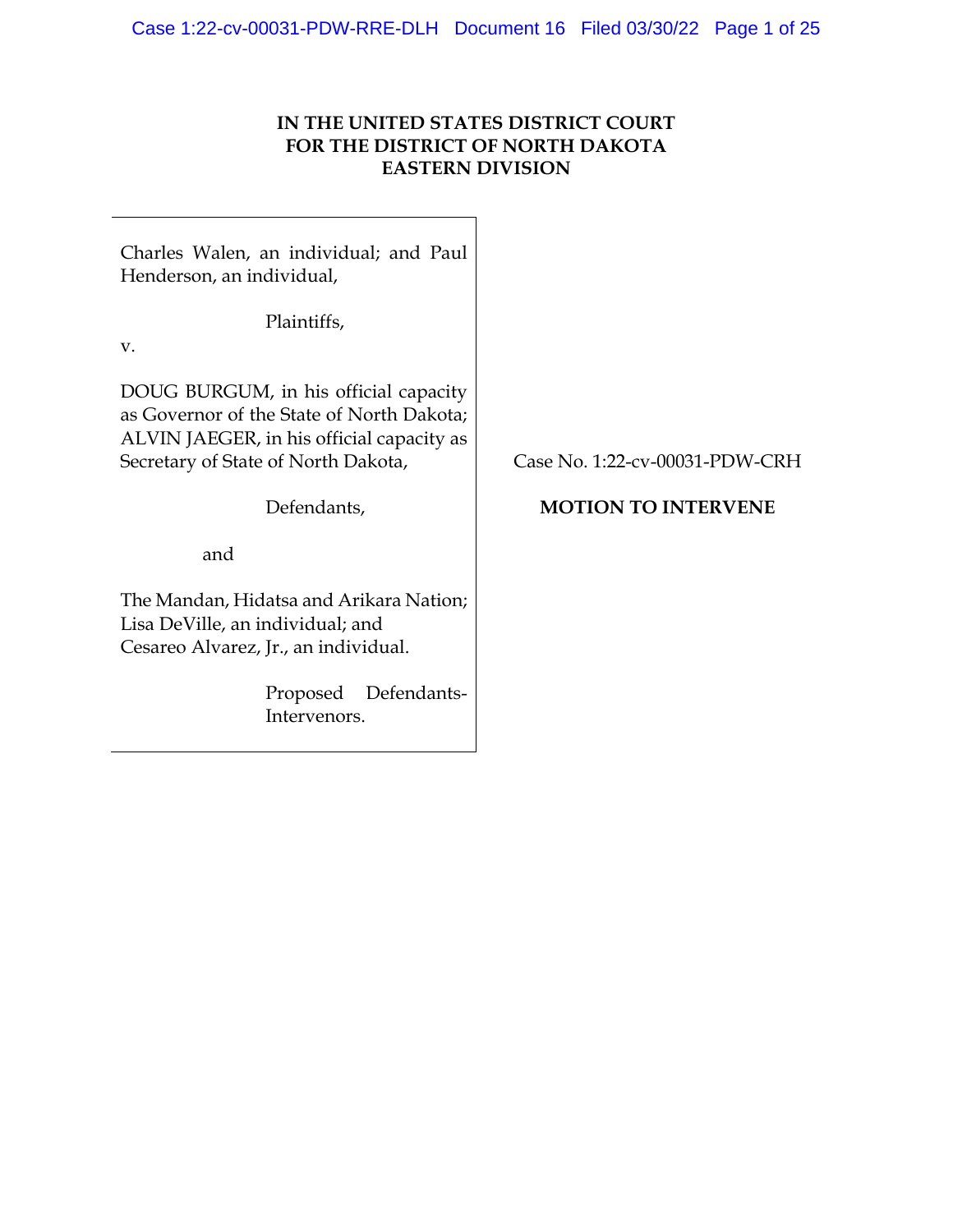# **TABLE OF CONTENTS**

| MOTION TO INTERVENE - EXPEDITED RULING REQUESTED  1                                                                                                        |
|------------------------------------------------------------------------------------------------------------------------------------------------------------|
| I.                                                                                                                                                         |
| A. The Mandan, Hidatsa and Arikara Nation is a federally recognized Indian<br>Tribe responsible for protecting the rights and interests of its members.  2 |
| B. Lisa DeVille and Cesar Alvarez are enrolled members of MHA living within                                                                                |
| C. During North Dakota's legislative redistricting process, MHA Nation<br>advocated for a redistricting plan that would protect its members' right to an   |
| D. Plaintiffs Charles Walen's and Paul Henderson's lawsuit challenges SD 4's<br>division into House subdistricts, jeopardizing MHA voters' opportunity to  |
| II.                                                                                                                                                        |
| A. Tribal Defendants are entitled to intervention as a matter of right 6                                                                                   |
|                                                                                                                                                            |
|                                                                                                                                                            |
| 3. Tribal Defendants have direct and recognized interests in the present                                                                                   |
| 4. Tribal Defendants' interests may, as a practical matter, be impaired by this                                                                            |
| 5. The existing parties do not adequately represent Tribal Defendants'                                                                                     |
| B. Alternatively, MHA Nation and individual Tribal Defendants meet the                                                                                     |
|                                                                                                                                                            |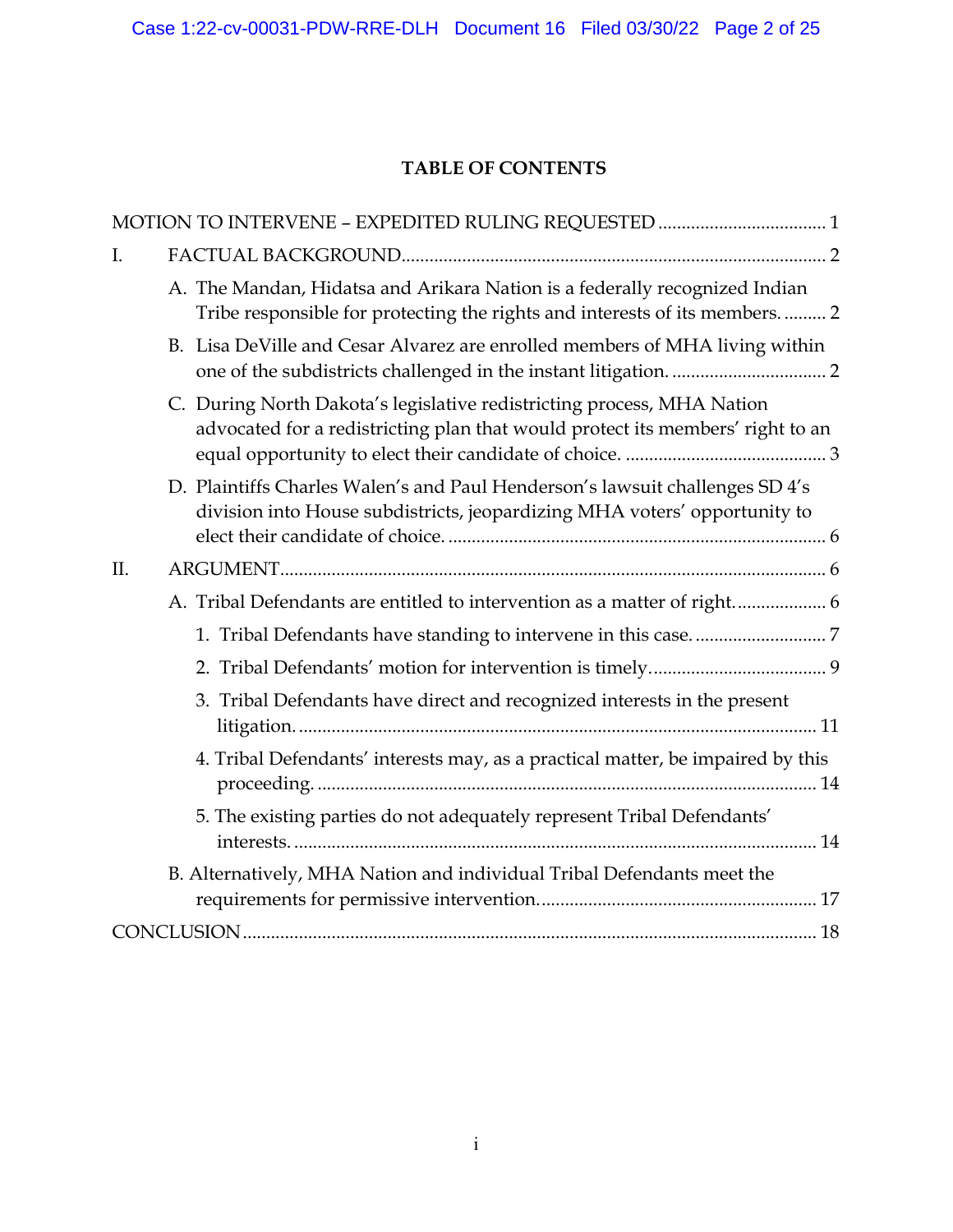# Case 1:22-cv-00031-PDW-RRE-DLH Document 16 Filed 03/30/22 Page 3 of 25

### **TABLE OF AUTHORITIES**

# **Cases**

| Am. Civil Liberties Union of Minn. v. Tarek ibn Ziyad Acad.,       |  |
|--------------------------------------------------------------------|--|
|                                                                    |  |
| Animal Protection Inst. v. Merriam,                                |  |
|                                                                    |  |
| Arizona v. California,                                             |  |
|                                                                    |  |
| Bone Shirt v. Hazeltine,                                           |  |
|                                                                    |  |
| Chiglo v. City of Preston,                                         |  |
|                                                                    |  |
| Clark v. Putnam Cnty.,                                             |  |
|                                                                    |  |
| Curry v. Regents of Univ. of Minn.,                                |  |
|                                                                    |  |
| Jenkins v. Missouri,                                               |  |
|                                                                    |  |
| Kansas Pub. Emps. Ret. Sys. v. Reimer & Koger Assocs., Inc.,       |  |
|                                                                    |  |
| Little Rock Sch. Dist. v. Pulaski County Special Sch. Dist. No. 1, |  |
|                                                                    |  |
| Mausolf v. Babbitt,                                                |  |
|                                                                    |  |
| Mille Lacs Band of Chippewa Indians v. Minnesota,                  |  |
|                                                                    |  |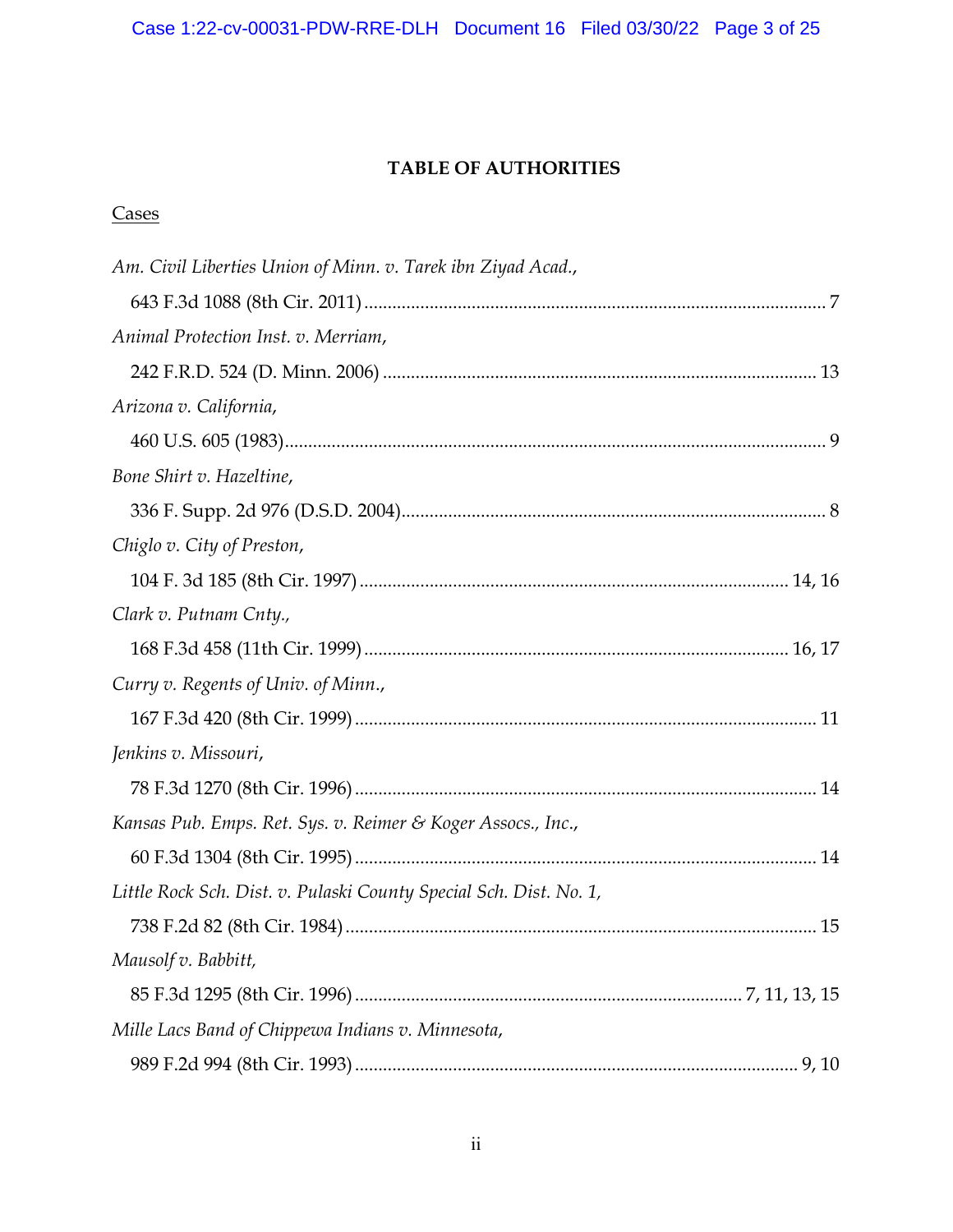| Pennsylvania v. Porter,                                                                        |
|------------------------------------------------------------------------------------------------|
|                                                                                                |
| Planned Parenthood of Minn. v. Citizens for Cmty. Action,                                      |
|                                                                                                |
| Planned Parenthood v. Daugaard,                                                                |
|                                                                                                |
| Quapaw Tribe of Okla. v. Blue Tree Corp.,                                                      |
|                                                                                                |
| Sierra Club v. Robertson,                                                                      |
|                                                                                                |
| South Dakota v. Ubbelohde,                                                                     |
|                                                                                                |
| State Dep't of Health & Soc. Servs., Div. of Family & Youth Servs. v. Native Vill. of Curyung, |
|                                                                                                |
|                                                                                                |
| Thornburg v. Gingles,                                                                          |
|                                                                                                |
| United States v. Ritchie Special Credit Inv.,                                                  |
|                                                                                                |
| United States v. St. Louis Metro. Sewer Dist.,                                                 |
|                                                                                                |
| United States v. Union Elec. Co.,                                                              |
|                                                                                                |
| <b>Statutes</b>                                                                                |
|                                                                                                |
|                                                                                                |
| Rules                                                                                          |
|                                                                                                |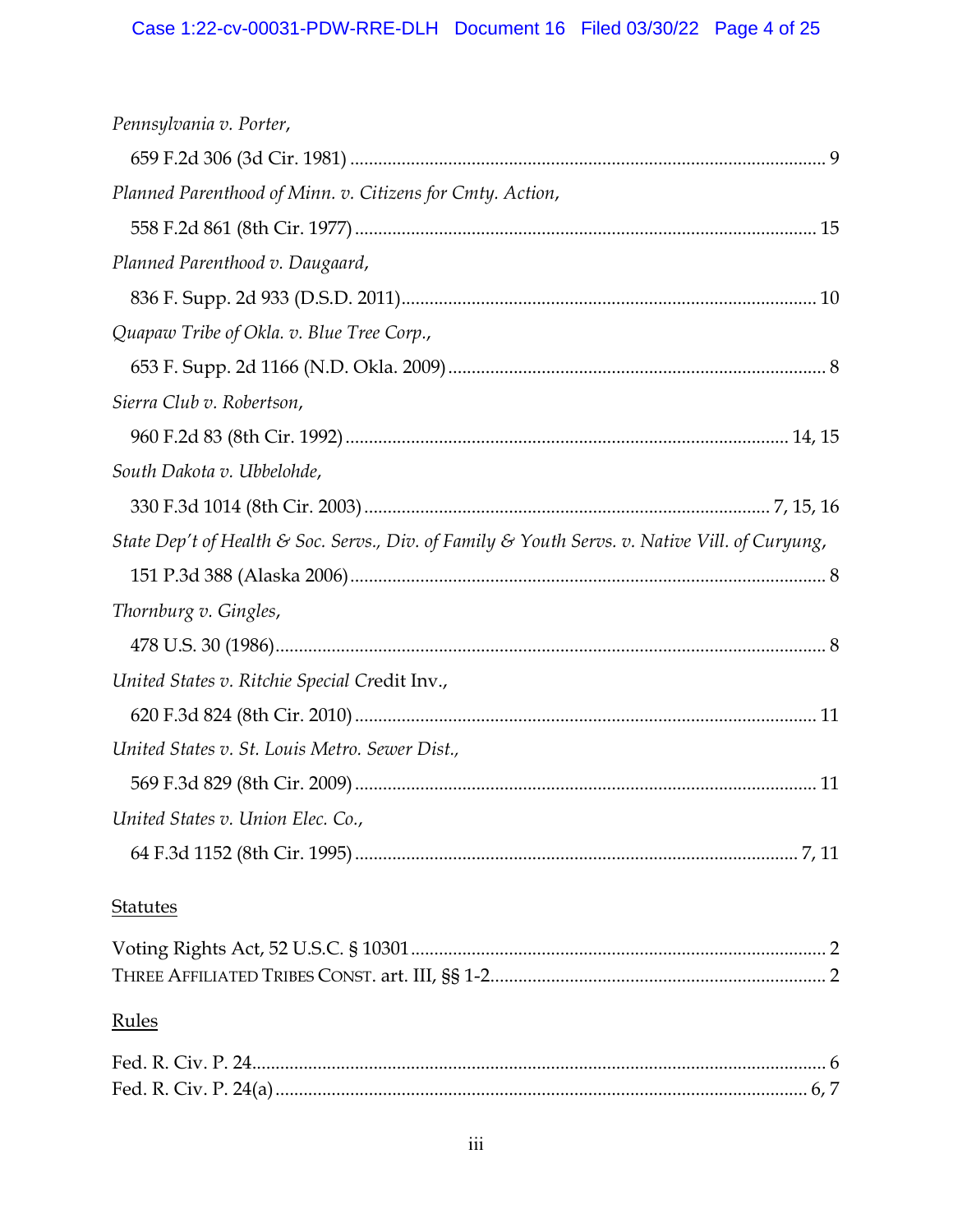| Other |  |
|-------|--|
|       |  |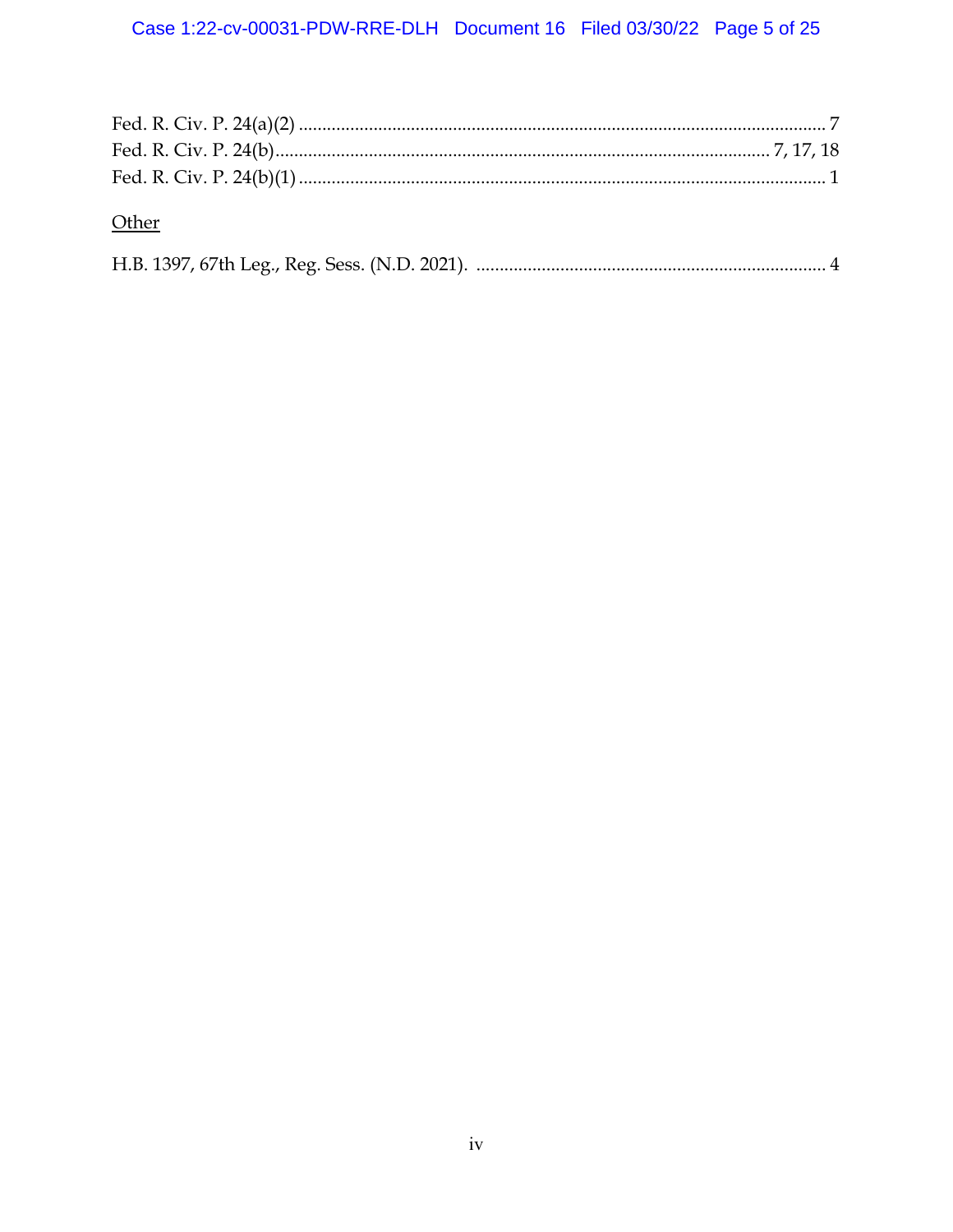#### **MOTION TO INTERVENE – EXPEDITED RULING REQUESTED**

Pursuant to Federal Rule of Civil Procedure ("FRCP") 24(a) and (b), the Mandan, Hidatsa and Arikara Nation ("MHA" or "MHA Nation"), a federally recognized Indian Tribe, Lisa DeVille, and Cesar Alvarez (collectively, "Tribal Defendants"), respectfully move this Court to intervene as Defendants as a matter of right, under Rule 24(a)(2). In the alternative, Tribal Defendants request leave to intervene by permission under Rule 24(b)(1). Tribal Defendants seek intervention to defend Legislative District 4's ("Senate District 4," or "SD 4") subdivision into single-member House districts to create House District 4A ("HD 4A"), which encompasses all of MHA's lands and within which individual Tribal Defendants live and vote. Tribal Defendants' interests cannot be adequately represented by existing parties, and they have defenses that share with the main action common questions of law and fact. A proposed Answer in Intervention is attached to this motion.

Undersigned counsel has communicated with counsel for both above-named Defendants and for both above-named Plaintiffs. Plaintiffs have stated no objection to this motion and Defendants have stated that they do not take a position on this motion. Counsel for Defendants stated that they do not intend to file a response to this motion. Tribal Defendants therefore request an expedited ruling on this motion to allow them to file a timely response to Plaintiffs' motion for preliminary injunction based upon the schedule previously agreed to by the Parties and adopted by this Court.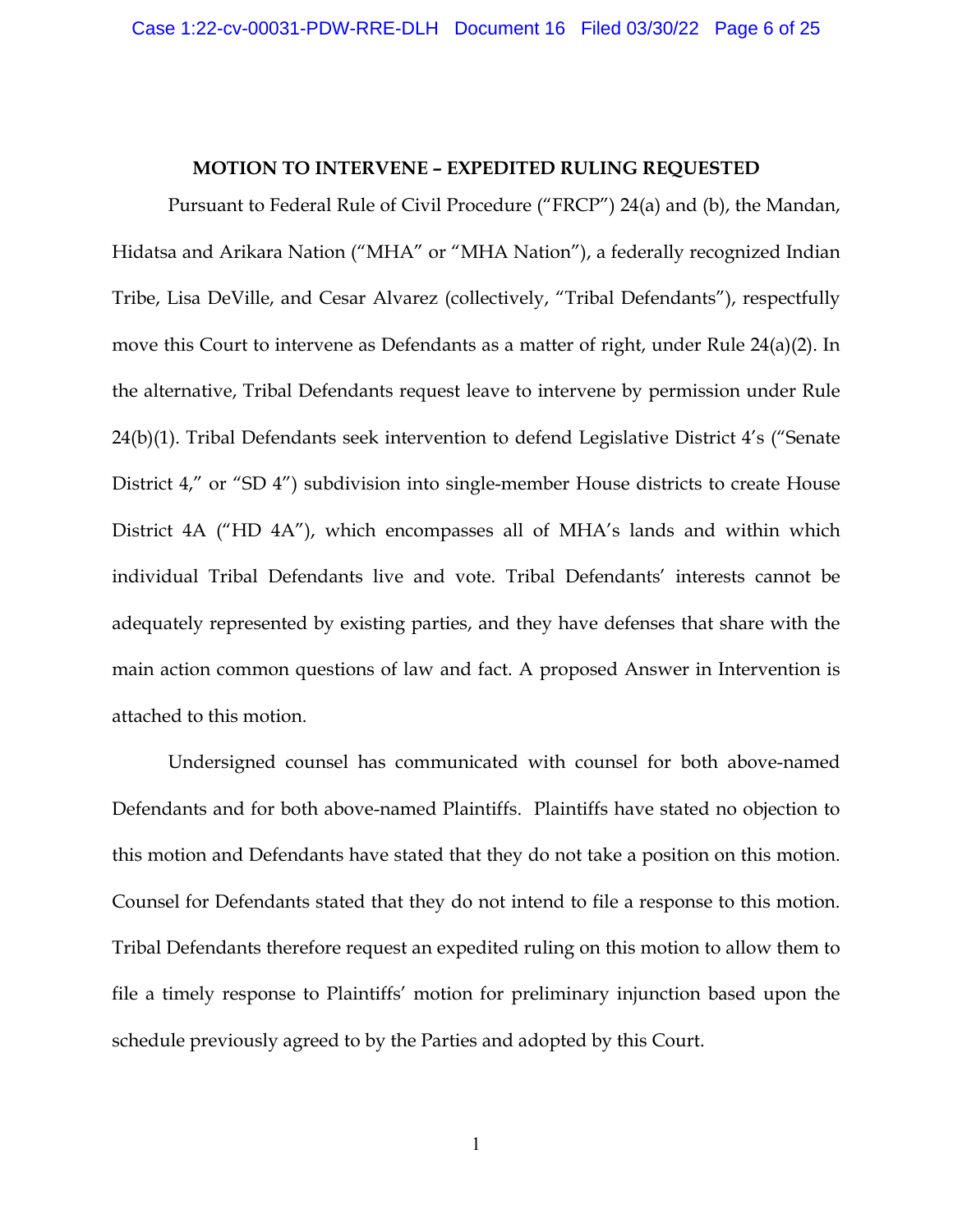#### **I. FACTUAL BACKGROUND**

#### **A. The Mandan, Hidatsa and Arikara Nation is a federally recognized Indian Tribe responsible for protecting the rights and interests of its members.**

The MHA Nation, also known as the Three Affiliated Tribes of the Fort Berthold Reservation is one of five federally recognized tribes whose reservations fall wholly or partially within the state of North Dakota. 87 Fed. Reg. 4636. MHA has nearly 17,000 enrolled members. Many of these members live on the Fort Berthold Reservation and in nearby communities in western North Dakota. MHA's principal governing body consists of a six-member Tribal Business Council and a Tribal Chairman. THREE AFFILIATED TRIBES CONST. art. III, §§ 1-2. MHA Nation is responsible for promoting and protecting the interests of its members as well its own interests as a sovereign government. *Id.* at art. VI, § 5.

To ensure its members have an equal opportunity to elect their candidates of choice to the North Dakota legislature, the MHA Nation expended considerable time and effort during the redistricting process to advocate for legislative maps that comply with Section 2 of the Voting Rights Act ("VRA"), 52 U.S.C. § 10301. These efforts, whose success is endangered by the current lawsuit, are further detailed below.

### **B. Lisa DeVille and Cesar Alvarez are enrolled members of MHA living within one of the subdistricts challenged in the instant litigation.**

Lisa DeVille is Native American and a citizen of MHA Nation. Ms. DeVille resides on the Fort Berthold Reservation in the town of Mandaree. Her residence is within State Senate District 4 and House District 4A. Ms. DeVille has lived at her residence for 12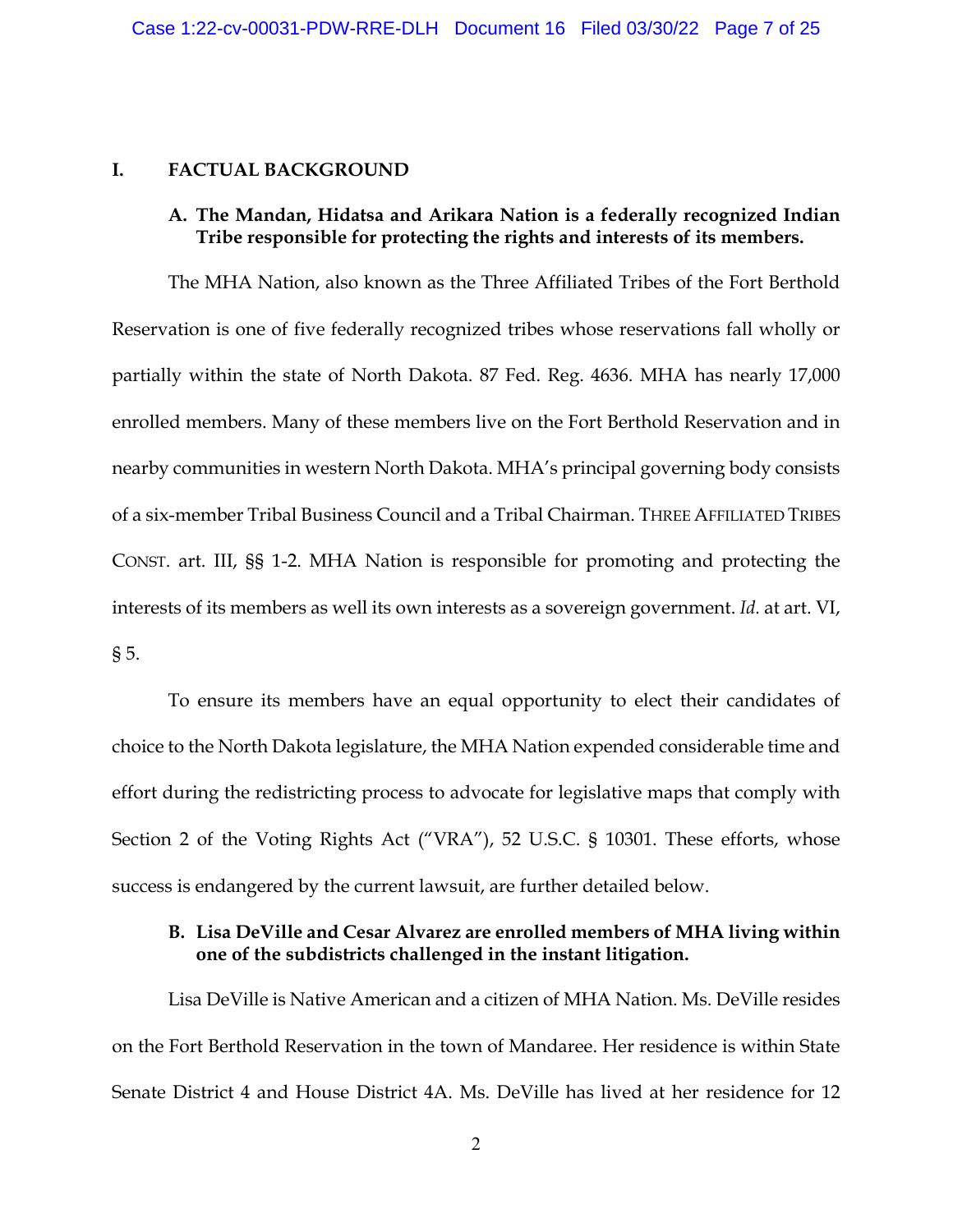years, has lived on the Fort Berthold Reservation for 47 years, and is a regular voter in North Dakota elections. Ms. DeVille intends to vote in 2022 and future elections.

Cesar Alvarez is Native American and a citizen of MHA Nation. Mr. Alvarez resides on the Fort Berthold Reservation. His residence is within State Senate District 4 and House District 4A. Mr. Alvarez has lived at his current residence for the last seven years, has lived on the Fort Berthold Reservation for twenty-five years total, and is a regular voter in North Dakota elections. Mr. Alvarez intends to vote in 2022 and future elections.

North Dakota's legislative redistricting plan divides SD 4 into two single-member districts. This division affords Ms. DeVille, Mr. Alvarez, and their fellow Native American voters in HD 4A, which is comprised of a majority Native voting age population, an opportunity to elect their candidate of choice to one State House seat. Without subdistricts, both of SD 4's representatives in the State House would be elected at-large by a majority non-Native population and Native Americans' voting power would be overwhelmed by white bloc voting against the Native candidate of choice. Thus, SD 4's subdistricts are necessary to afford Ms. DeVille, Mr. Alvarez, and other Native voters within HD 4A an undiluted vote and to comply with Section 2 of the Voting Rights Act.

### **C. During North Dakota's legislative redistricting process, MHA Nation advocated for a redistricting plan that would protect its members' right to an equal opportunity to elect their candidate of choice.**

North Dakota's legislative redistricting process is controlled by a legislative subcommittee called the Legislative Council Redistricting Committee (the "Redistricting

3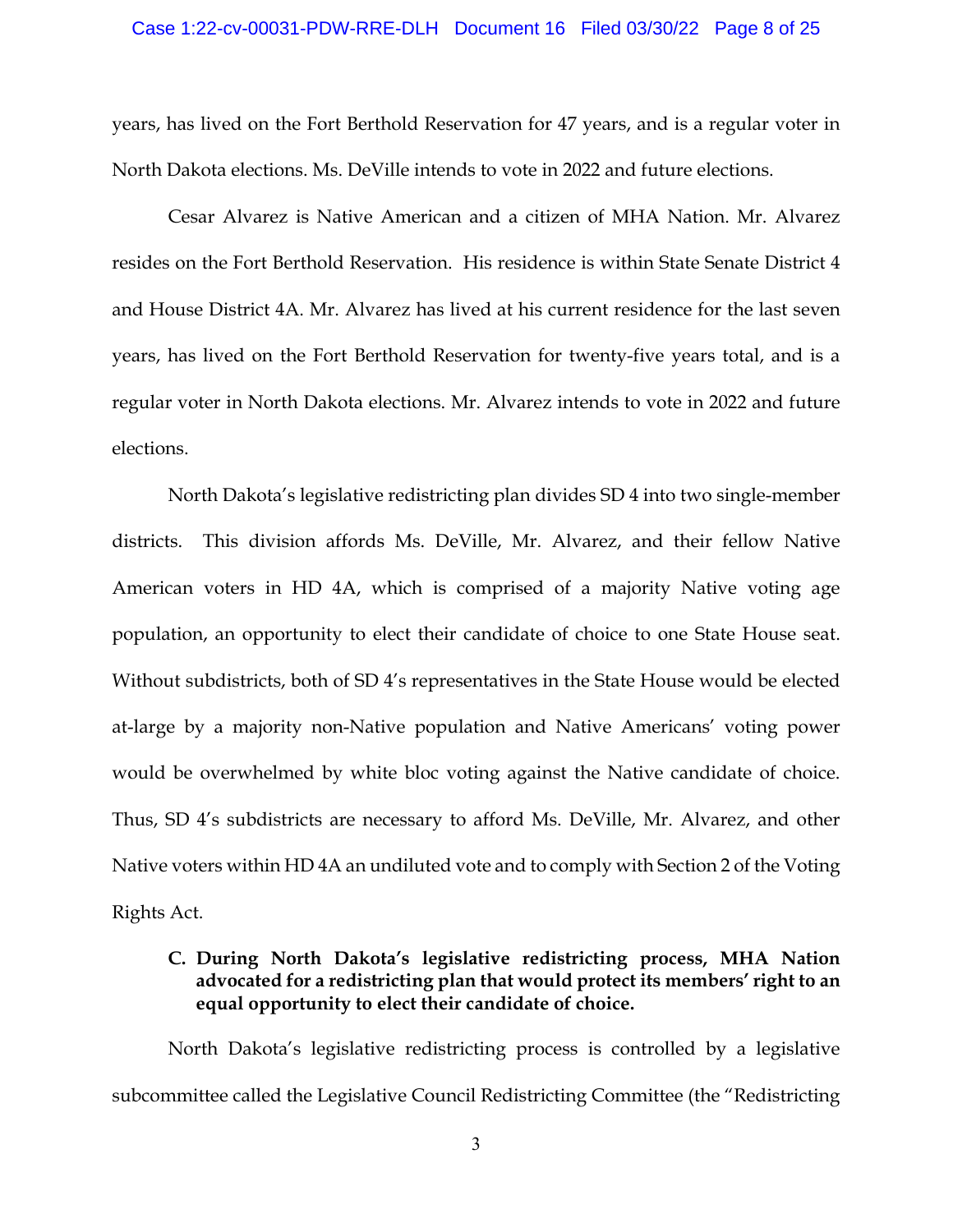Committee"). H.B. 1397, 67th Leg., Reg. Sess. (N.D. 2021). The Redistricting Committee convened in August 2021 to reapportion North Dakota's legislative districts in light of the 2020 census. The Redistricting Committee developed a draft redistricting plan. It then submitted its plan to the full Legislature for approval.

As part of this process, the Redistricting Committee held hearings during which members of the public could provide in-person testimony about how they believed the new maps should be drawn. Native organizations and tribal leaders asked the Redistricting Committee to hold hearings on or near reservations so that tribal members could also provide testimony. These requests were denied. In the end, all but one of the hearings were held in Bismarck, which is a several-hour drive from most reservation communities in North Dakota. The other hearing was held on September 8, 2021 in Fargo, which is also a several-hour drive from most reservation communities.

This redistricting cycle was of particular importance to MHA, because 2020 Census showed that Fort Berthold's population had grown to that of an ideally-sized subdistrict. If such a subdistrict were to be drawn encompassing the reservation, it would preserve the MHA Nation as a community of interest and contain a majority Native voting age population. MHA and several of its Tribal members recognized that such a subdistrict would afford MHA members a chance to elect their preferred State House representative. MHA thus advocated persistently for a fair legislative map that included such a subdistrict within SD 4.

On August 31, 2021, a separate legislative subcommittee called the Tribal and State Relations Committee held a meeting in New Town, North Dakota, which is within the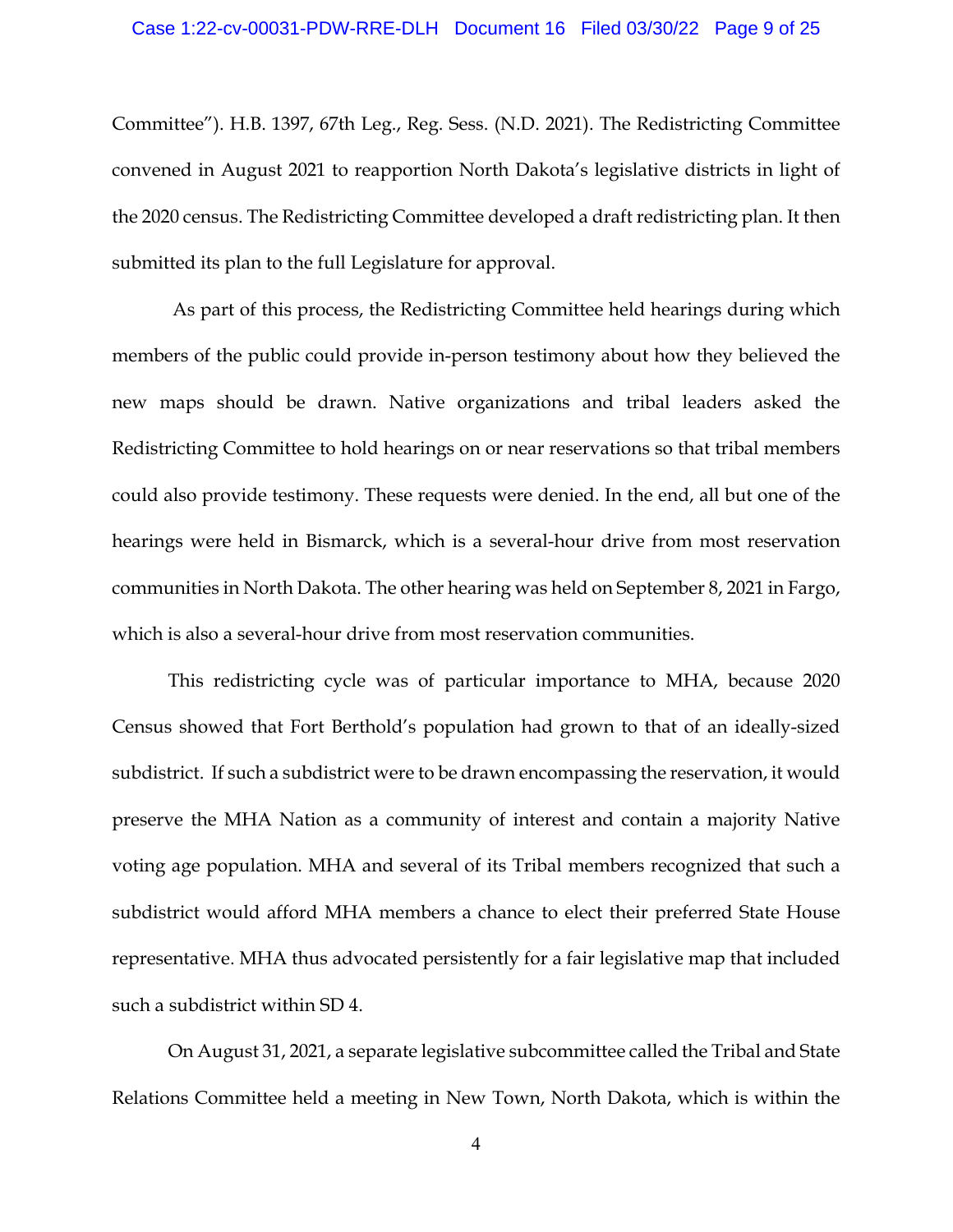MHA Reservation. Although the Committee had not included redistricting on its agenda, MHA Chairman Mark Fox used this occasion to ask the Committee members to divide SD 4 into subdistricts so that MHA members might have the opportunity to elect a candidate who would be attentive to and share in Tribal members' concerns. Four other members of MHA Nation also testified in support of subdistricts at this meeting, including Ms. DeVille.

Chairman Fox continued to urge North Dakota lawmakers to adopt a majority-Native subdistrict encompassing the Fort Berthold reservation at the Redistricting Committee's September 23 hearing, in written testimony accompanying his September 23 testimony, and in a letter to the Redistricting Committee on September 27. Ms. DeVille also provided testimony to the Committee on September 28 reiterating her support for such a subdistrict in legislative district 4.

After several months of hearings and deliberation, the Redistricting Committee chose a draft plan to submit to the full Legislature. The plan had 47 state legislative districts and divided legislative districts 4 and 9 into two single-member state house subdistricts each. MHA's request for subdistricts in SD 4 had been honored, and HD 4A contained the Fort Berthold reservation and had a majority Native voting age population in compliance with the Voting Rights Act.

On November 8, 2021, the North Dakota State Legislature adopted the final map, which maintained the two single-member house subdistricts in legislative district 4, including subdistrict 4A. Governor Burgum signed the map into law as HB 1504 on November 11, 2021.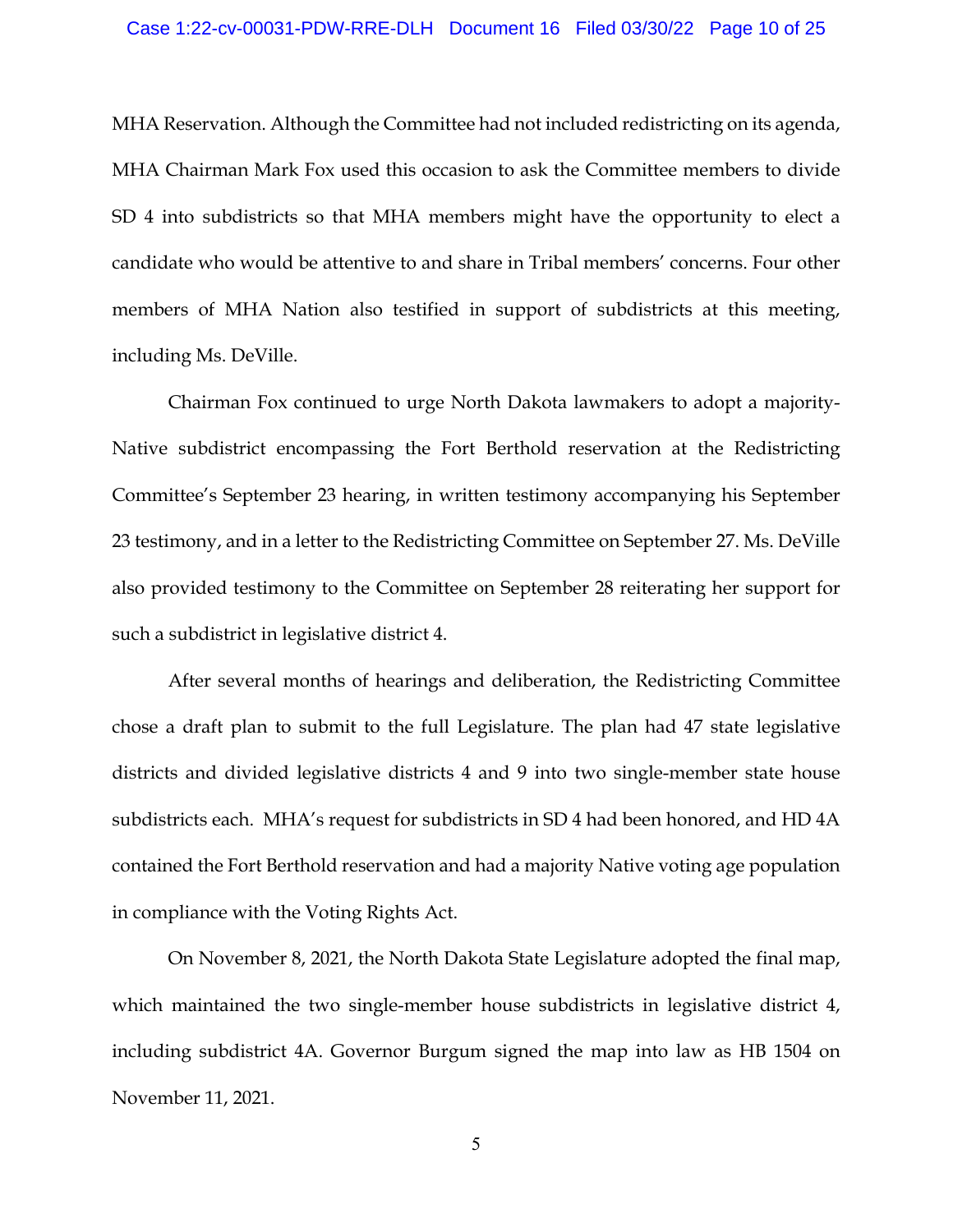## **D. Plaintiffs Charles Walen's and Paul Henderson's lawsuit challenges SD 4's division into House subdistricts, jeopardizing MHA voters' opportunity to elect their candidate of choice.**

On February 16, 2022, Plaintiffs Charles Walen and Paul Henderson brought suit challenging North Dakota's newly adopted redistricting plan. *Walen v. Burgum*, No. 1:22 cv-00031-CRH (D.N.D. Feb. 16, 2022). Mr. Walen and Mr. Henderson object to the Legislature's creation of subdistricts in SD 4 on the grounds that it constitutes racial gerrymandering in violation of the Fourteenth Amendment. 1:22-cv-00031-CRH, Dkt. 1, ¶¶ 3-6. The relief they seek – elimination of SD 4's subdistricts – would, if granted, deprive Native voters like Ms. DeVille, Mr. Alvarez, and the other members of the MHA Nation who reside on the Fort Berthold reservation of their opportunity to elect their candidate of choice to the State House.

## **II. ARGUMENT**

## **A. Tribal Defendants are entitled to intervention as a matter of right.**

Intervention as of right is governed by FRCP 24(a), which provides in relevant part:

On timely motion, the court must permit anyone to intervene who:

. . .

(2) claims an interest relating to the property or transaction that is the subject of the action, and is so situated that disposing of the action may as a practical matter impair or impede the movant's ability to protect its interest, unless existing parties adequately represent that interest.

Fed. R. Civ. P. 24.

Before a court may reach the question of whether a potential intervenor meets the requirements of Rule 24(a), it must first determine that the applicant has Article III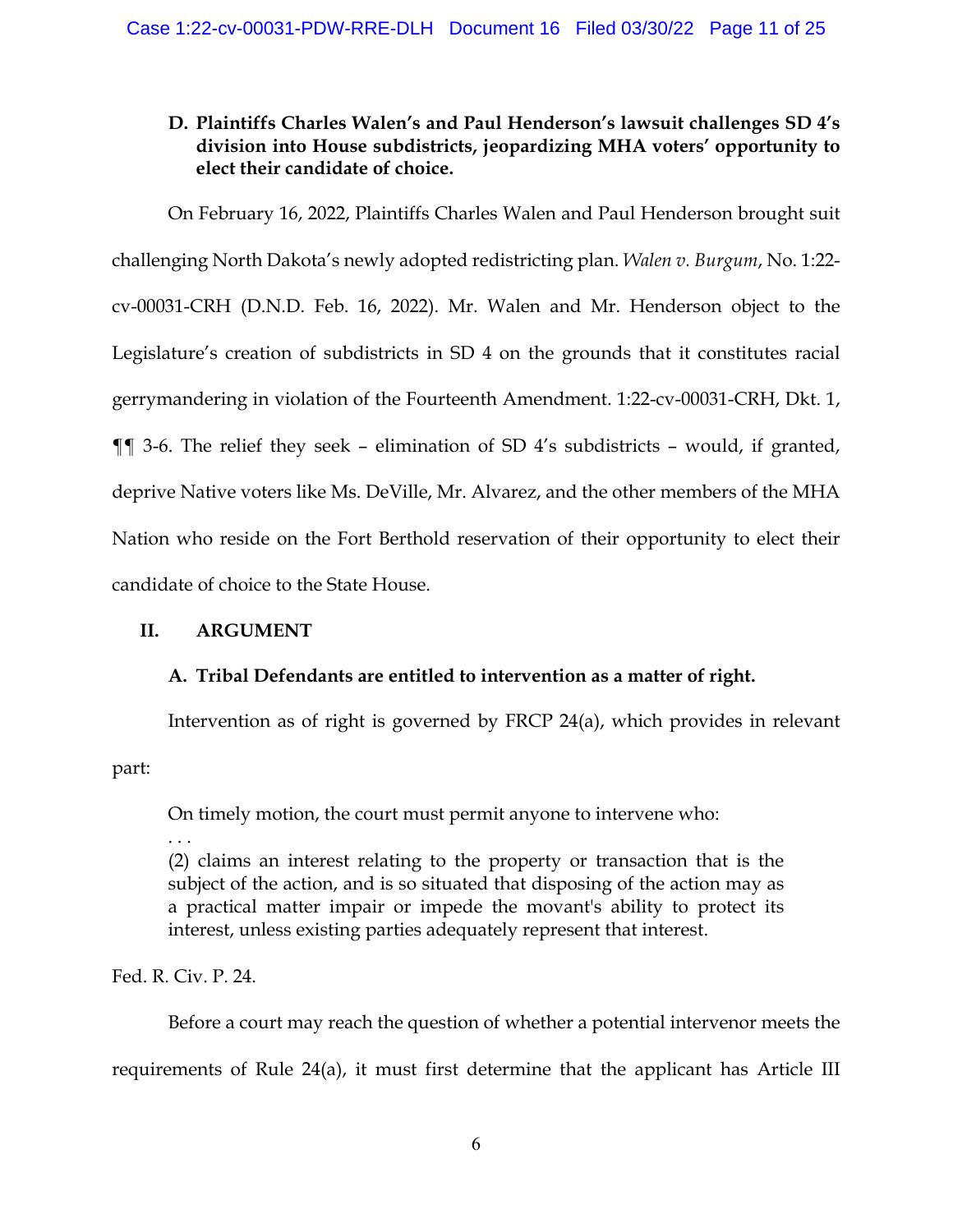standing. *Mausolf v. Babbitt,* 85 F.3d 1295, 1300 (8th Cir. 1996). Once standing is established, Rule  $24(a)(2)$  requires that an applicant demonstrate that: (1) its motion is timely; (2) it has a recognized interest in the subject matter of the litigation; (3) that interest might be impaired by the disposition of the litigation; and (4) its interest is not adequately represented by the existing parties. *United States v. Union Elec. Co.*, 64 F.3d 1152, 1160-61 (8th Cir. 1995). If an applicant has standing and meets each of these four requirements, then it "must" be allowed to intervene. Fed. R. Civ. P. 24(a). According to Fed. R. Civ. P. 24(b), upon timely application anyone may be permitted to intervene in an action when an applicant's claim or defense and the main action have a question of law or fact in common, the court must consider whether the intervention will unduly delay or prejudice the rights of the parties.

#### **1. Tribal Defendants have standing to intervene in this case.**

The Eighth Circuit requires a proposed intervenor-defendant to allege "facts showing the familiar elements of Article III standing," namely, that it would suffer a concrete, particularized injury to a legally protected interest were plaintiff's requested relief granted. *Am. Civil Liberties Union of Minn. v. Tarek ibn Ziyad Acad.*, 643 F.3d 1088, 1092-93 (8th Cir. 2011). An intervenor's injury is sufficiently "imminent" if it is likely to occur upon the success of the plaintiffs' lawsuit. *South Dakota v. Ubbelohde*, 330 F.3d 1014, 1024-25 (8th Cir. 2003).

Here, Plaintiffs have asked this Court to eliminate the subdistricts in legislative district 4. If this relief is granted, the geographically compact and majority-Native subdistrict 4A would be eliminated. Individual Tribal Defendants and other MHA tribal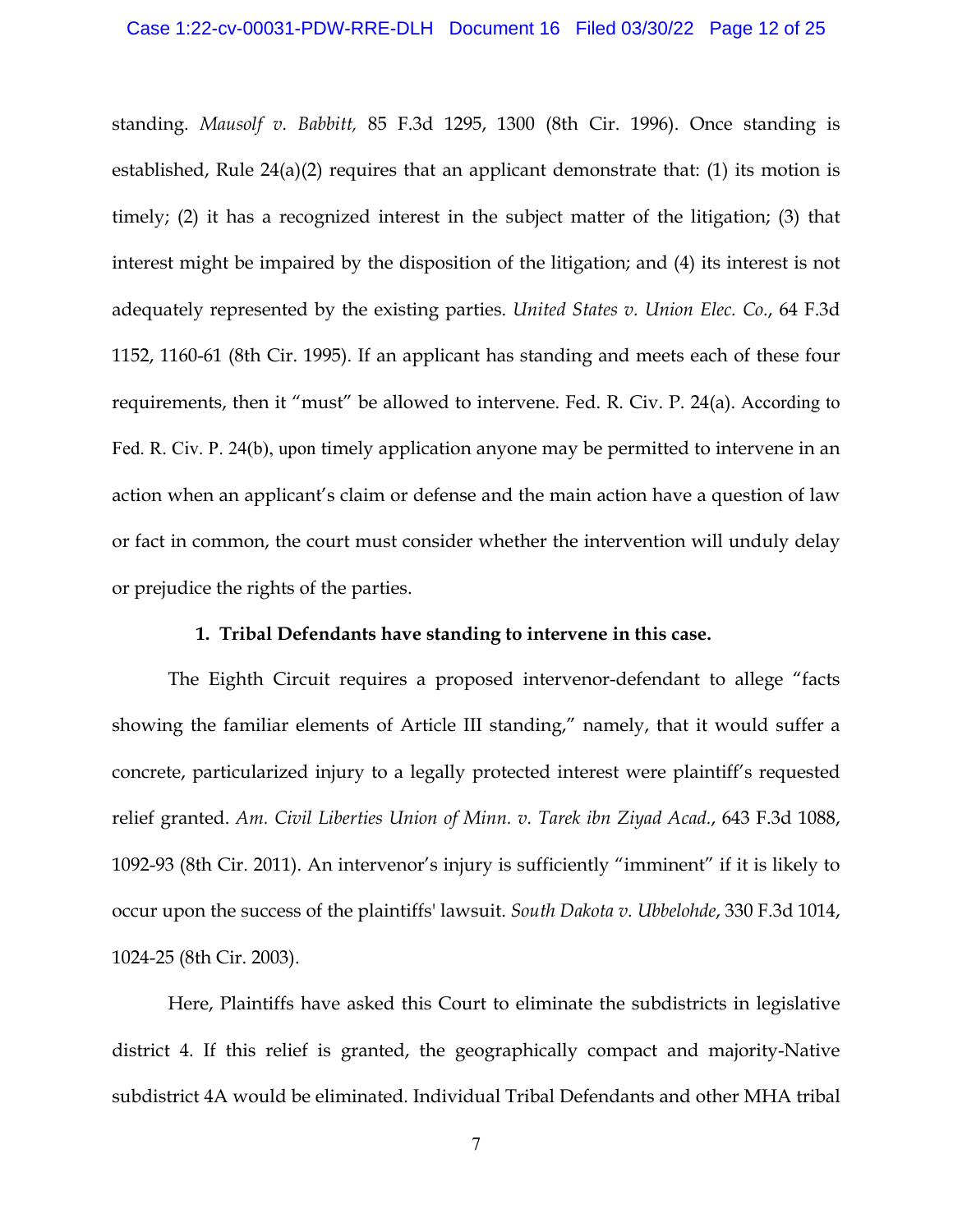members would be placed in an at-large district where Native Americans comprise a minority of the voting age population and where white bloc voting prevents the cohesive Native voting bloc from electing a candidate of their choice, diluting the votes of Native Americans in violation of Section 2 of the Voting Rights Act. The Supreme Court and Eighth Circuit have long presumed that individual voting-age plaintiffs who live in electoral districts alleged to violate Section 2 have suffered an injury allowing them to challenge such districts. *See, e.g.*, *Thornburg v. Gingles*, 478 U.S. 30 (1986); *Bone Shirt v. Hazeltine*, 336 F. Supp. 2d 976, 980 (D.S.D. 2004) (noting that plaintiffs are "Indians, qualified electors," tribal members, and living within the allegedly dilutive district before proceeding to the merits of their Section 2 claim). Plaintiffs seek a remedy that would immediately inflict exactly that injury upon MHA's members, Ms. DeVille, and Mr. Alvarez. Thus, Tribal Defendants satisfy all requirements for Article III standing as intervenor-defendants.

MHA Nation also has standing to intervene in defense of District 4's subdistricts, both as *parens patriae* and in its own right as a sovereign government. Sovereign nations, including Native American tribes, can bring actions as *parens patriae* to protect their sovereign or quasi-sovereign interests. *See, e.g., Quapaw Tribe of Okla. v. Blue Tree Corp.*, 653 F. Supp. 2d 1166, 1181 (N.D. Okla. 2009).

Courts have recognized a quasi-sovereign interest impacting a sufficient population to justify *parens patriae* standing where a sovereign seeks to protect the health and welfare of their citizens through the prevention of future violations of their statutory and constitutional rights. *See State Dep't of Health & Soc. Servs., Div. of Family & Youth*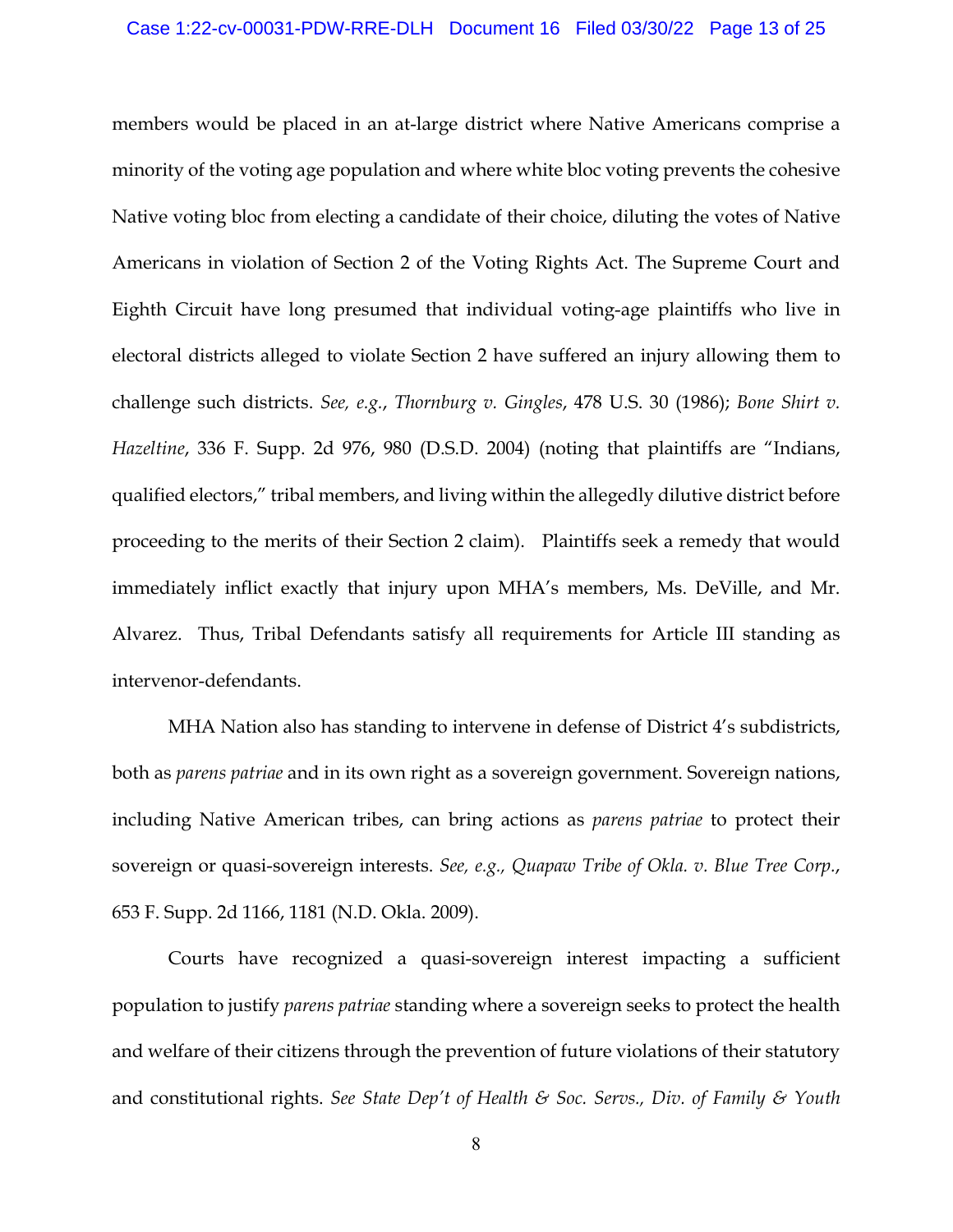*Servs. v. Native Vill. of Curyung*, 151 P.3d 388, 399 (Alaska 2006); *see also Pennsylvania v. Porter*, 659 F.2d 306, 314 (3d Cir. 1981). Here, MHA seeks to protect its members' statutory right to be free from vote dilution by defending North Dakota's division of SD 4 to establish one majority Native House subdistrict, as required by Section 2 of the Voting Rights Act.

For these reasons, MHA has *parens patriae* standing sufficient to protect the voting rights of its tribal citizens, as well as standing in its own right to proceed as an intervenor in this case. *See also Arizona v. California*, 460 U.S. 605, 615 (1983) (granting Tribes' motion to intervene in a dispute primarily between two states on the grounds that Indian Tribes are entitled "to take their place as independent qualified members of the modern body politic" and "Indians' participation in litigation critical to their welfare should not be discouraged.").

#### **2. Tribal Defendants' motion for intervention is timely.**

The motion here is timely. Timeliness is determined based on the totality of the circumstances, *Mille Lacs Band of Chippewa Indians v. Minnesota*, 989 F.2d 994, 998 (8th Cir. 1993). However, three factors "bear particular consideration" in the timeliness analysis: (1) the reason for any delay by the proposed intervenor in seeking intervention; (2) how far the litigation has progressed before the motion to intervene is filed; and (3) to what extent other parties may be prejudiced if intervention is permitted. *Id.* Here, there is no delay, as Tribal Defendants have filed their motion only 42 days after the case was initially filed. No discovery has occurred and there is no formal scheduling order in place.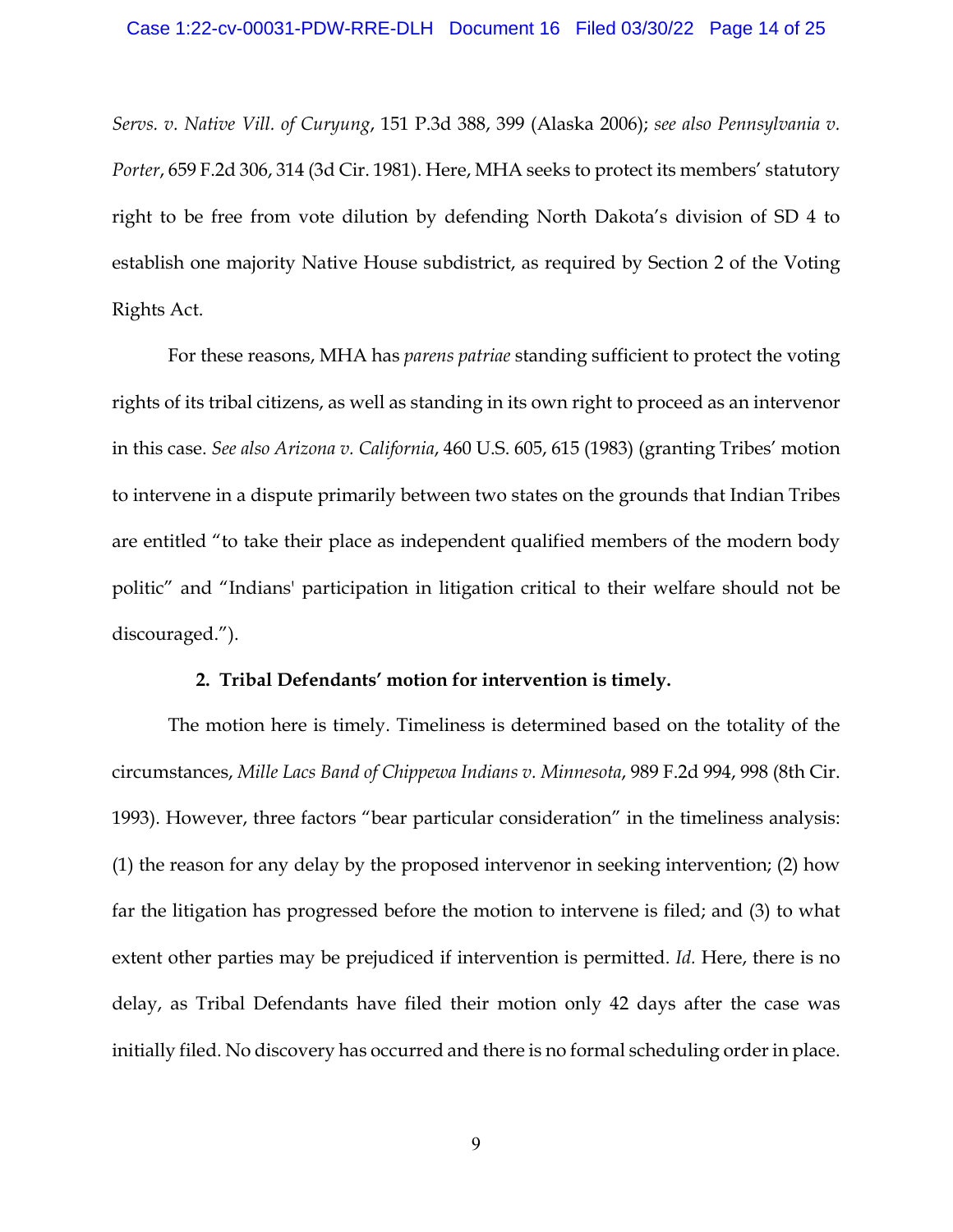The Eighth Circuit has granted intervention where significantly more time had elapsed between the filing of a complaint and the motion for intervention. In *Mille Lacs*, the Eighth Circuit found an applicant's motion timely where it was filed eighteen months after the initial complaint was filed, concluding that although "a substantial time [had] passed between the commencement of the suit and the [applicants'] motion to intervene," the parties had "not yet even exchanged discovery requests," and so existing parties were not prejudiced. 989 F.2d at 999.

Far less time has passed in this case than in *Mille Lacs* since Plaintiffs filed their complaint and the litigation is at a similar stage. The parties in the present case have stipulated to a schedule that requires Defendants to file their answer by April 22, 2022, which is 23 days after the date of this motion. Tribal Defendants have filed this motion, which includes a proposed answer, before any responsive pleadings have been filed, and well before discovery has begun. Granting the motion to intervene at this stage of the case would not delay a future trial, nor would it cause prejudice to any party.

Plaintiffs' Motion for Preliminary Injunction filed March 4, 2022 does not mean that Tribal Defendants' motion will prejudice any party or delay the proceedings. Such a motion does not constitute "progress" in the litigation rendering a motion to intervene untimely under the Eighth Circuit's *Mille Lacs* test. Nor does such a filing establish, without other significant factors not present here, that existing parties would be prejudiced by the addition of intervenors. *See, e.g., Planned Parenthood v. Daugaard*, 836 F. Supp. 2d 933, 939 (D.S.D. 2011) (finding motion to intervene timely where applicants filed their motion to intervene over a month after the action began and after the court had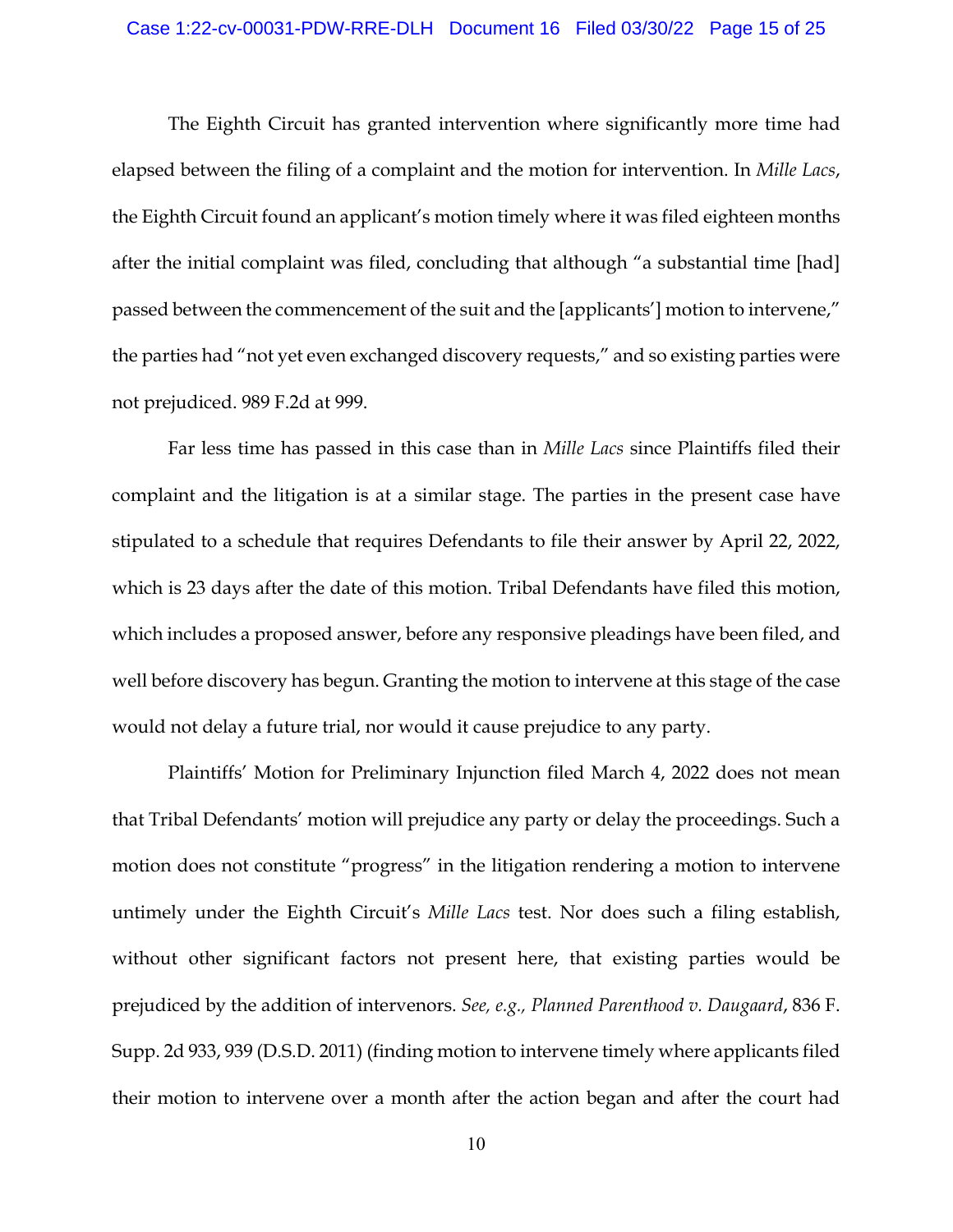already granted plaintiffs' motion for a preliminary injunction); *compare to United States v. Ritchie Special Credit Inv.*, 620 F.3d 824, 832 (8th Cir. 2010) (considering but ultimately rejecting as untimely a motion to intervene filed six months after a preliminary injunction had been granted, due to the "frequent and fervent litigation [proceedings]" since). Additionally, Defendants' response to the Motion for Preliminary Injunction is not due until April 7, 2022, with any reply brief not due until April 14. This Motion could be resolved in an expedited manner before the April 7 deadline, permitting State Defendants to respond to the Motion for Preliminary Injunction with the intervention in mind and affording Intervenor Defendants an opportunity to respond on the schedule already put forward by this Court without prejudicing the parties.

### **3. Tribal Defendants have direct and recognized interests in the present litigation.**

Under Rule 24(a)(2), applicants must be granted intervention when they "have an interest in the subject matter of the litigation… that is 'direct,' as opposed to tangential or collateral… and 'recognized,' [meaning both] substantial and legally protectable." (citations and internal quotations omitted). *Union Elec. Co.*, 64 F.3d at 1161; *see also United States v. St. Louis Metro. Sewer Dist.,* 569 F.3d 829, 839 (8th Cir. 2009).

While this inquiry is separate from standing, the requirements to demonstrate an injury in fact for the purposes of standing closely track those necessary to show a direct and recognized interest in the subject of litigation under Rule 24(a)(2). *See Curry v. Regents of Univ. of Minn*., 167 F.3d 420, 422 (8th Cir. 1999) *Mausolf*, 85 F.3d at 1299-1300 (8th Cir. 1996). Indeed, Tribal Defendants are aware of no instance in which a court in this Circuit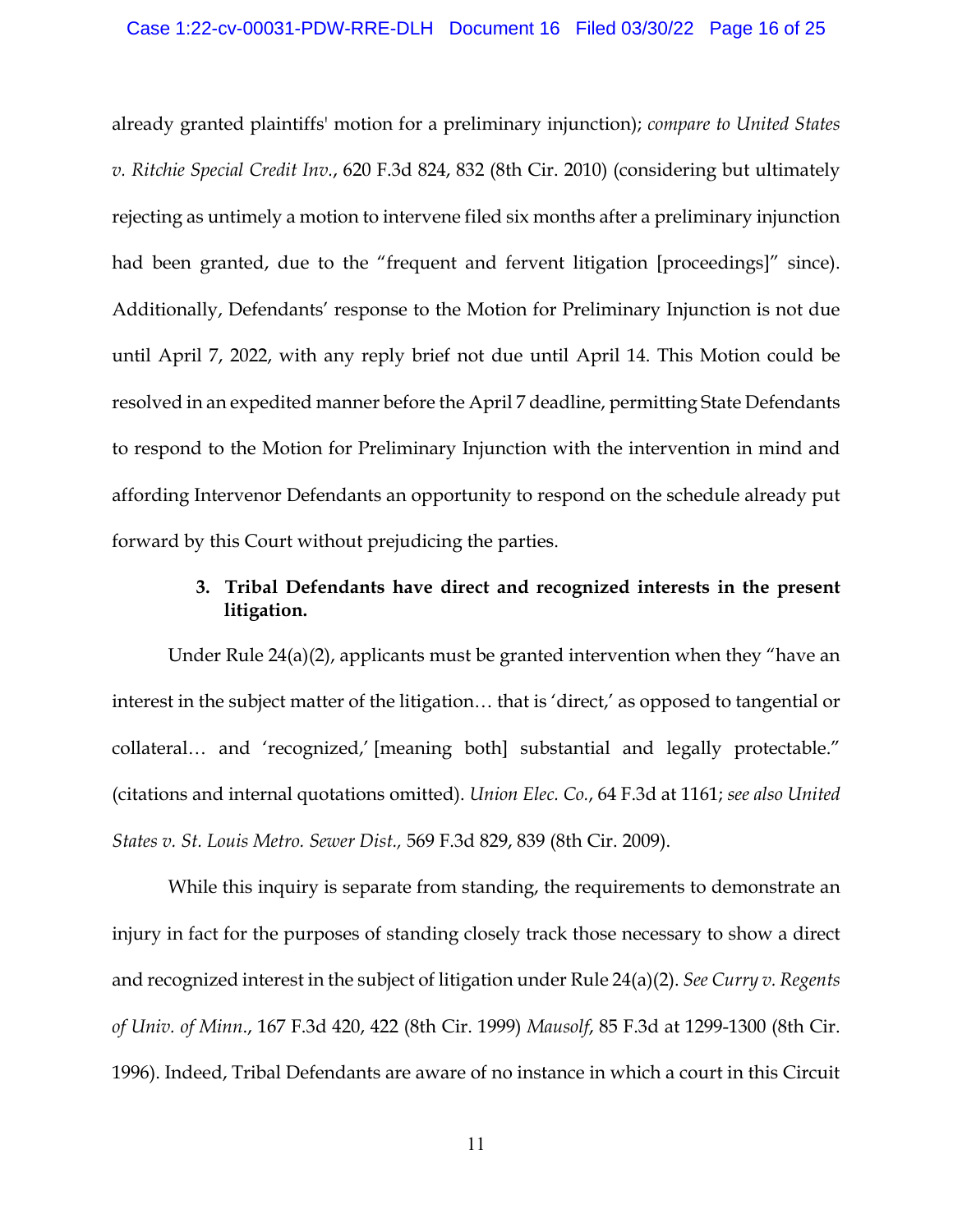has found that would-be intervenors faced injury in fact sufficient to demonstrate standing but lacked a direct and recognized interest justifying mandatory intervention.

For the reasons outlined in Part II-A-1, *supra*, Tribal Defendants have a legally protectable interest in an undiluted right to vote under Section 2 of the Voting Rights Act. The interests of MHA's members, Ms. DeVille and Mr. Alvarez are directly implicated by this litigation, which challenges the legality of the subdistrict in which they live and vote. Indeed, Plaintiffs' requested relief would prohibit the State from giving effect to the subdistrict it was required to draw in order to comply with Section 2 of the Voting Rights Act and consequently cause a violation of Tribal Defendants' rights protected under the Voting Rights Act. Both MHA's and Ms. DeVille's active efforts to provide testimony to the Redistricting Committee and the Tribal and State Relations Committee further establish the particular importance Tribal Defendants place one ensuring that Ms. DeVille and MHA members place on ensuring their equal opportunity to elect candidates to the State House. Tribal Defendants therefore meet this requirement for mandatory intervention.

MHA Nation also satisfies this prong because, as *parens patriae*, it has an inherent interest in the general welfare of its members by ensuring its members can fully participate in electoral democracy without illegal infringement. It therefore asserts the same direct and legally protectable interests in this litigation as do Ms. DeVille, Mr. Alvarez, and all tribal members residing within HD 4A.

MHA Nation also establishes this prong because it was deeply involved in advocating for the Tribe's interests and interests of Tribal Citizens during the redistricting

12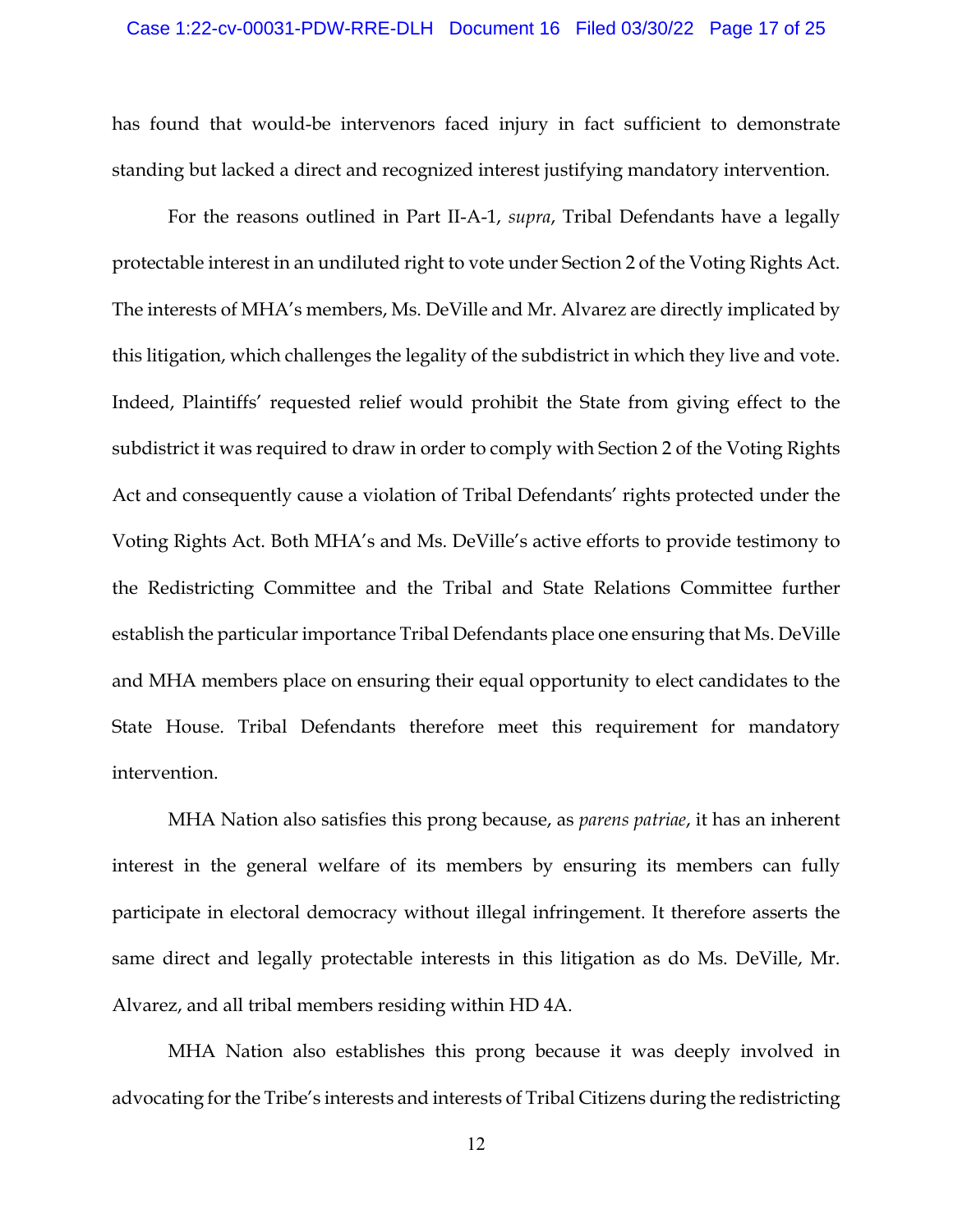process and continues to act to protect the voting rights of its citizens. Courts within the Eighth Circuit may consider a party's prior involvement in and commitment of resources to the issues implicated by a suit in determining whether this prong is met. *See Animal Protection Inst. v. Merriam*, 242 F.R.D. 524, 528 (D. Minn. 2006), citing *Mausolf*, 85 F.3d at 1302 (finding that "that a party has satisfied its minimal burden of demonstrating a significant interest, when it has a long-standing stake in the subject of litigation"). In *Mausolf*, the Eighth Circuit found that an environmental organization satisfied Rule 24(a)'s interest requirement and thus could intervene to vindicate its interest in restricting snowmobiling in a Minnesota National Park where it had "consistently demonstrated its interest in the Park's well-being…and has worked hard over the years, in various proceedings, to protect that interest." 85 F.3d at 1302.

To the extent that an intervenor's active demonstrations of interest may bolster its ability to satisfy this prong of Rule 24(a), MHA Nation and its members have made such a demonstration through their active and ultimately successful advocacy during the redistricting process, as described in Part 1-C, *supra,* and their prompt intervention in this litigation which threatens to undo these efforts. MHA has a protectable interest in a legislative map that affords its members equal and undiluted votes in future legislative elections. And the question of what a new legislative map would look like is at the heart of the instant litigation. For these reasons, MHA Nation satisfies this second prong of Rule 24(a)(2) and must be permitted to intervene.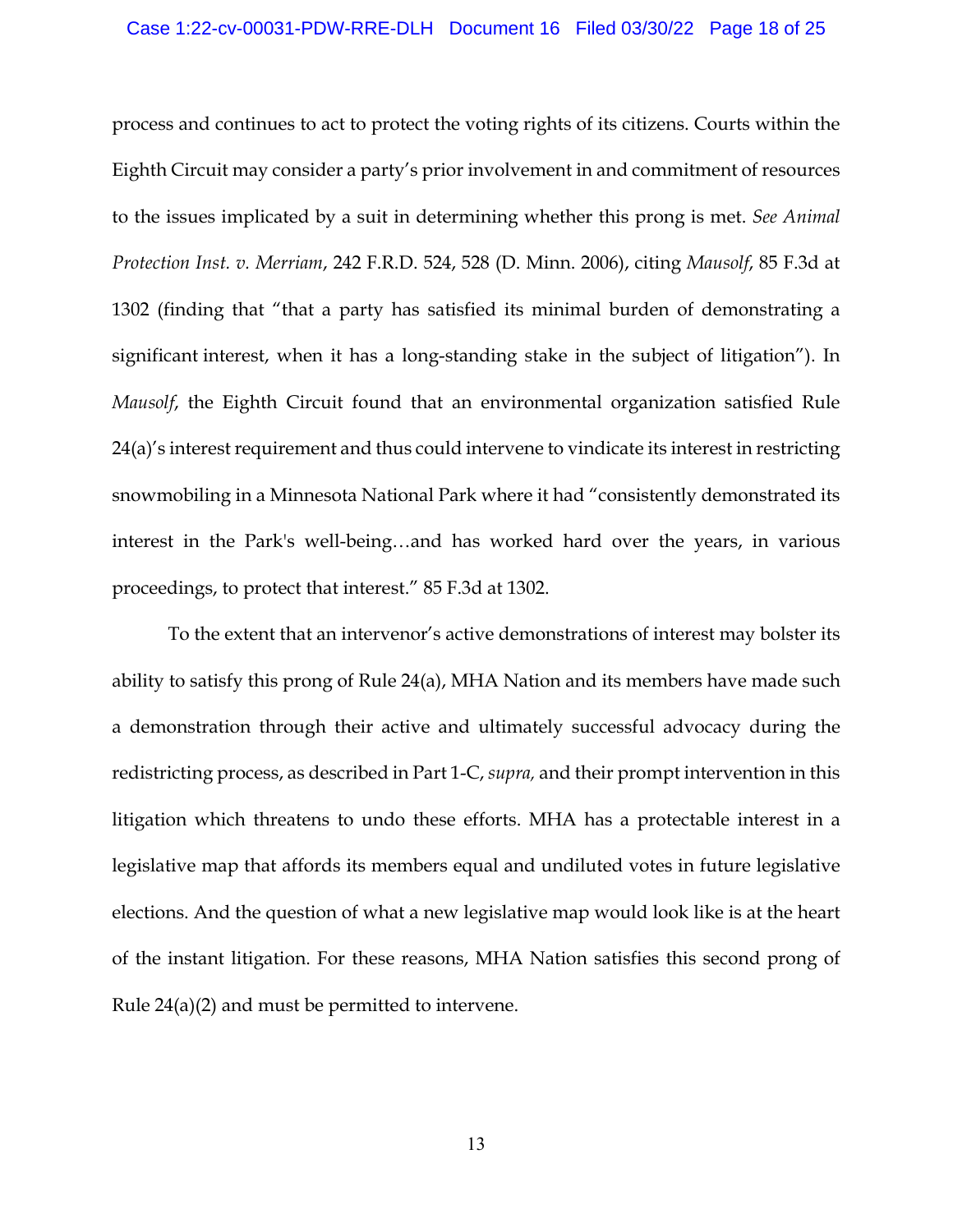### **4. Tribal Defendants' interests may, as a practical matter, be impaired by this proceeding.**

To establish the potential impairment of an interest, an intervenor "need not show that, but for its intervention, its interest '*would* be' impaired by the operation of res judicata, collateral estoppel, or stare decisis." *Kansas Pub. Emps. Ret. Sys. v. Reimer & Koger Assocs., Inc*., 60 F.3d 1304, 1308 (8th Cir. 1995) (internal quotations omitted) (emphasis added). Rather, it must demonstrate "only that its interest '*may* be' so impaired." *Id*; *see also Jenkins v. Missouri*, 78 F.3d 1270, 1275 (8th Cir. 1996) (emphasis added).

Here, Tribal Defendants' interests lie in the preservation of a House subdistrict that provides Native voters in their portion of the state an equal opportunity to elect their candidate of choice to the state legislature. The voting rights of Tribal Defendants, as MHA Nation and individual Native American voters within the disputed district, will be affected by any decision rendered by the Court in this case that alters the current configuration of SD 4 and its subdistricts. Such a decision would result in the infringement of Tribal Defendants' voting rights.

### **5. The existing parties do not adequately represent Tribal Defendants' interests.**

Courts "determine the adequacy of representation primarily by comparing the interests of the proposed intervenor with the interests of the current parties to the action." *Sierra Club v. Robertson*, 960 F.2d 83, 86 (8th Cir. 1992). Courts do not lightly assume one litigant can adequately represent the interests of another, except where a special relationship (such as *parens patraie*) exists. *See, e.g., Chiglo v. City of Preston*, 104 F. 3d 185, 187 (8th Cir. 1997). Where no special relationship exists, this "criterion is easy to satisfy,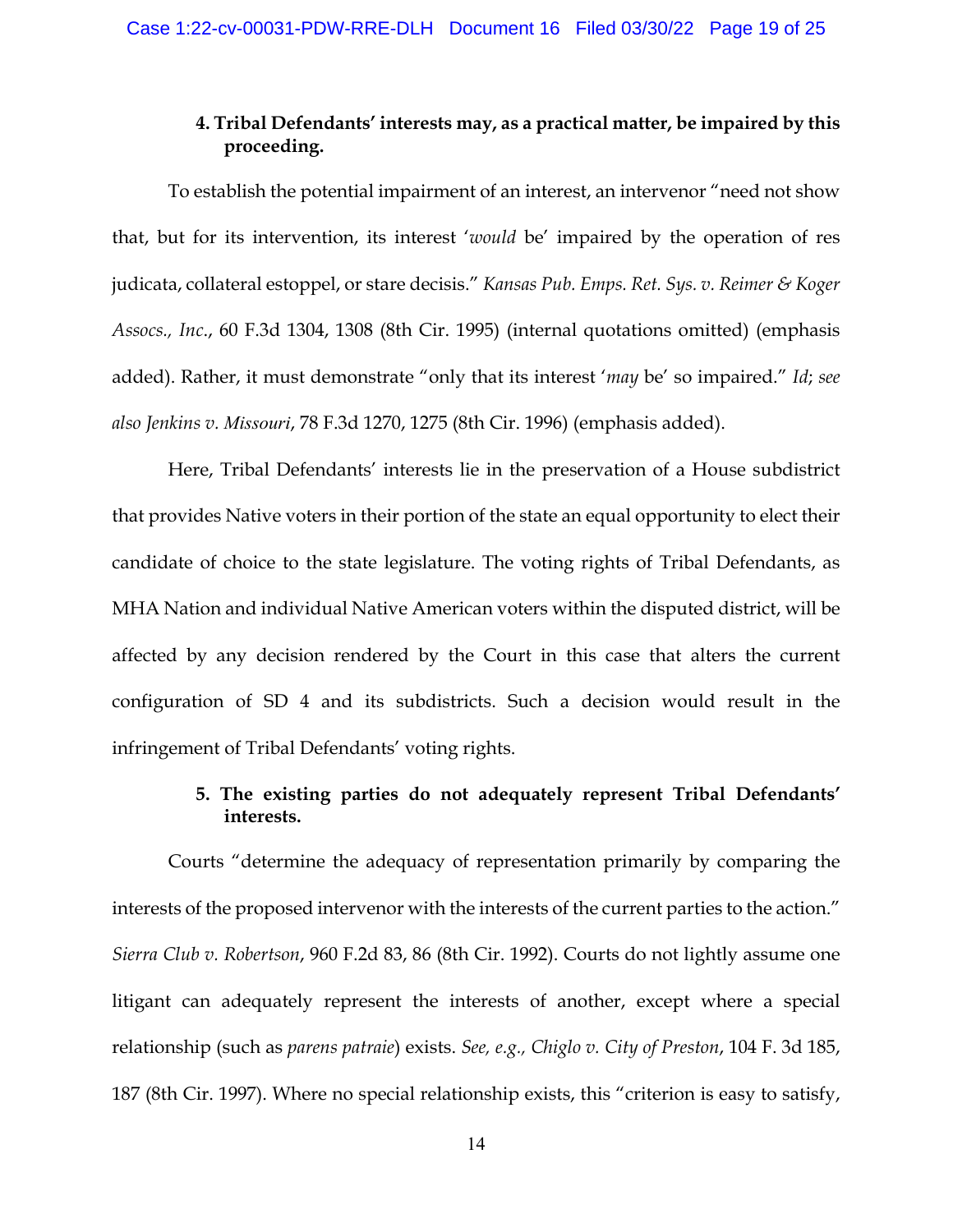and the would-be intervenor faces a 'minimal burden' of showing that its interests are not adequately represented by the parties." *Mausolf*, 85 F.3d at 1303.

Because there is no such special relationship between MHA Nation and State Defendants (Doug Burgum and Alvin Jaeger, in their official capacities as Governor and Secretary of State of North Dakota), MHA's burden in showing that its interests are not adequately represented by existing parties is "minimal." *Little Rock Sch. Dist. v. Pulaski County Special Sch. Dist. No. 1*, 738 F.2d 82, 84 (8th Cir. 1984). This minimal burden is met here. Although State Defendants and MHA will presumably both defend District 4's subdistricts, the nature and weight of their respective interests in preserving that portion of the state's redistricting plan differ. *Planned Parenthood of Minn. v. Citizens for Cmty. Action*, 558 F.2d 861, 870 (8th Cir. 1977) (intervention appropriate where the interests of proposed intervenor and current party, "while not adverse, are disparate," even though both sought same legal goal).

MHA's interest is, as explained above, in protecting the right of each tribal member living within Fort Berthold and HD 4A to an undiluted vote. State Defendants here share this interest only in that they, as North Dakota state officials, share in the State's duty to "represent the interests of all of its citizens" of whom tribal members living in the contested subdistrict here comprise a small minority. *Sierra Club*, 960 F.2d at 86. This difference alone establishes disparate interests justifying intervention.

But State Defendants' and MHA's interests diverge still further. A government's obligation to represent all of its citizens frequently requires it "to weigh competing interests and favor one interest over another." *Ubbelohde*, 330 F.3d at 1025. Decisions about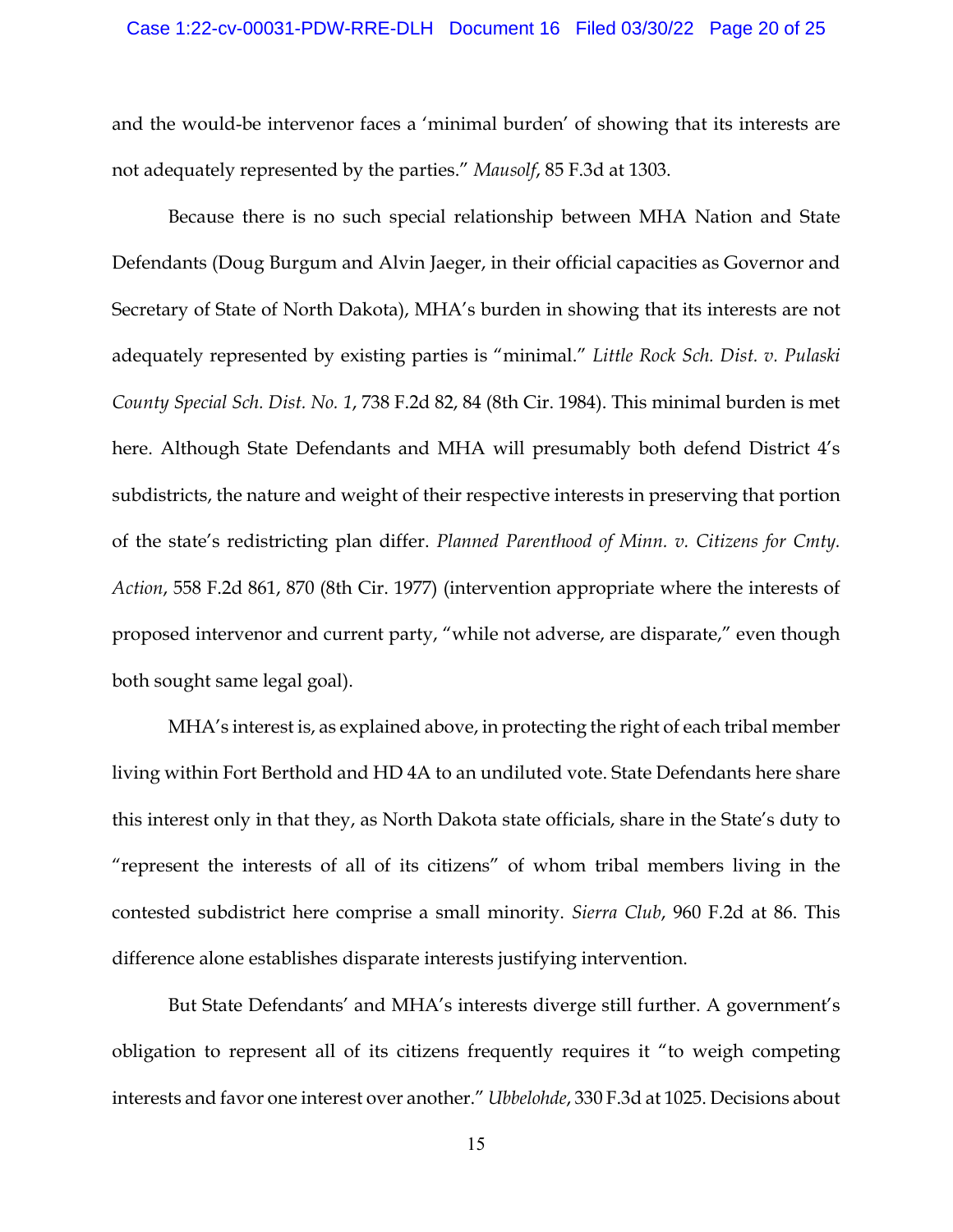redistricting in particular demand such a weighing of competing, and frequently zerosum, interests. State Defendants could adopt a litigation strategy that prioritizes the interests of other portions of the North Dakota population to the detriment of MHA Tribal members and their voting strength. *Clark v. Putnam Cnty.,* 168 F.3d 458, 461 (11th Cir. 1999) (granting Black voters intervention on the side of the county in a suit brought by white residents; finding inadequate representation because the county was responsible for representing the interests of both Black *and* white voters). MHA Nation has a unique responsibility to its members not shared by State Defendants, and so must be permitted to intervene to uphold that responsibility here. State Defendants also have "a duty to consider the expense of defending the current plan out of [government] coffers" that Tribal defendants do not. *Id.*

State Defendants do possess a *parens patriae* responsibility for individual Tribal Defendants as citizens of the state of North Dakota, and such a relationship gives rise to a presumption of adequate representation. However, an applicant for intervention may rebut this presumption by showing that "the proposed intervenor's interest is not subsumed within the general interests of the public." *Ubbelohde*, 330 F.3d at 1025. After all, when a citizen "stands to gain or lose from the litigation in a way different from the public at large, the *parens patriae* would not be expected to represent him." *Chiglo*, 104 F. 3d at 187. In this suit, individual Tribal Defendants face a risk of vote dilution that the general North Dakota public does not. State Defendants, therefore, cannot be presumed to adequately represent individual Tribal Defendants as *parens patriae*.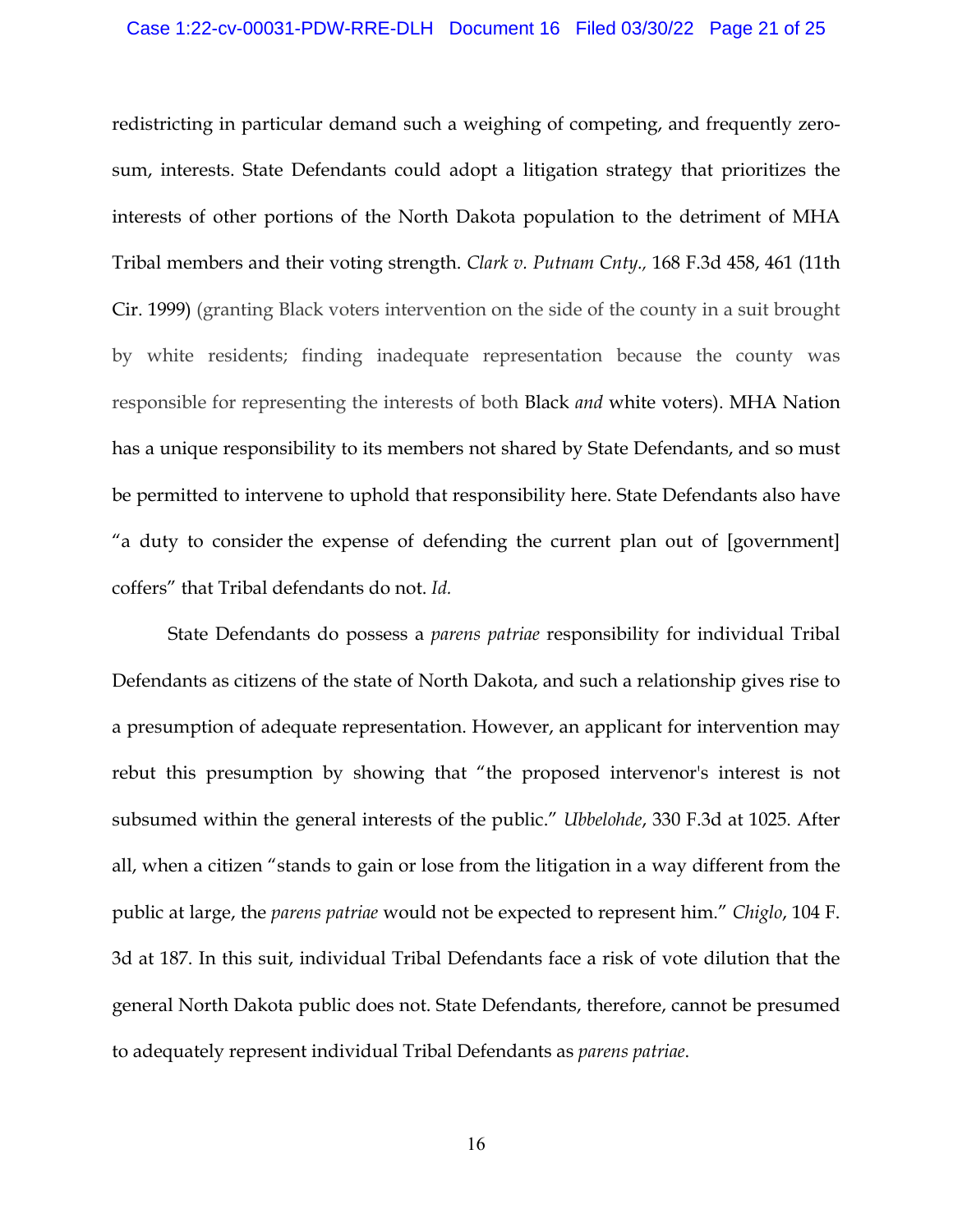This disparity of interests could become even more pronounced if Defendants or the Legislature seek to settle the case by altering or eliminating the SD 4 subdistricts. This outcome is particularly concerning given the narrow margin by which the Redistricting Committee and the Legislature approved the creation of the subdistricts. *Putnam Cnty.,*  168 F.3d at 462 (noting elected officials' incentives to remain "politically popular and effective leaders" by "agree[ing] on a plan that would preserve their seats" but compromise the voting power of a minority group). Because State Defendants cannot adequately represent Tribal Defendants' interests, Tribal Defendants must be allowed to intervene in order to do so themselves.

### **B. Alternatively, MHA Nation and individual Tribal Defendants meet the requirements for permissive intervention.**

In the event this Court finds that MHA and individual Tribal Defendants have not established the requirements for intervention as of right, they respectfully request leave of this Court for permissive intervention. "Upon timely application anyone may be permitted to intervene in an action . . . when an applicant's claim or defense and the main action have a question of law or fact in common." Fed. R. Civ. P. 24(b). "In exercising its discretion, the court must consider whether the intervention will unduly delay or prejudice the adjudication of the original parties' rights." *Id*.

Tribal Defendants seek to intervene in this case for the purpose of addressing the legal and factual issues raised by the Plaintiffs, specifically whether subdistrict 4A is required by the Voting Rights Act, as well as providing input into any changes to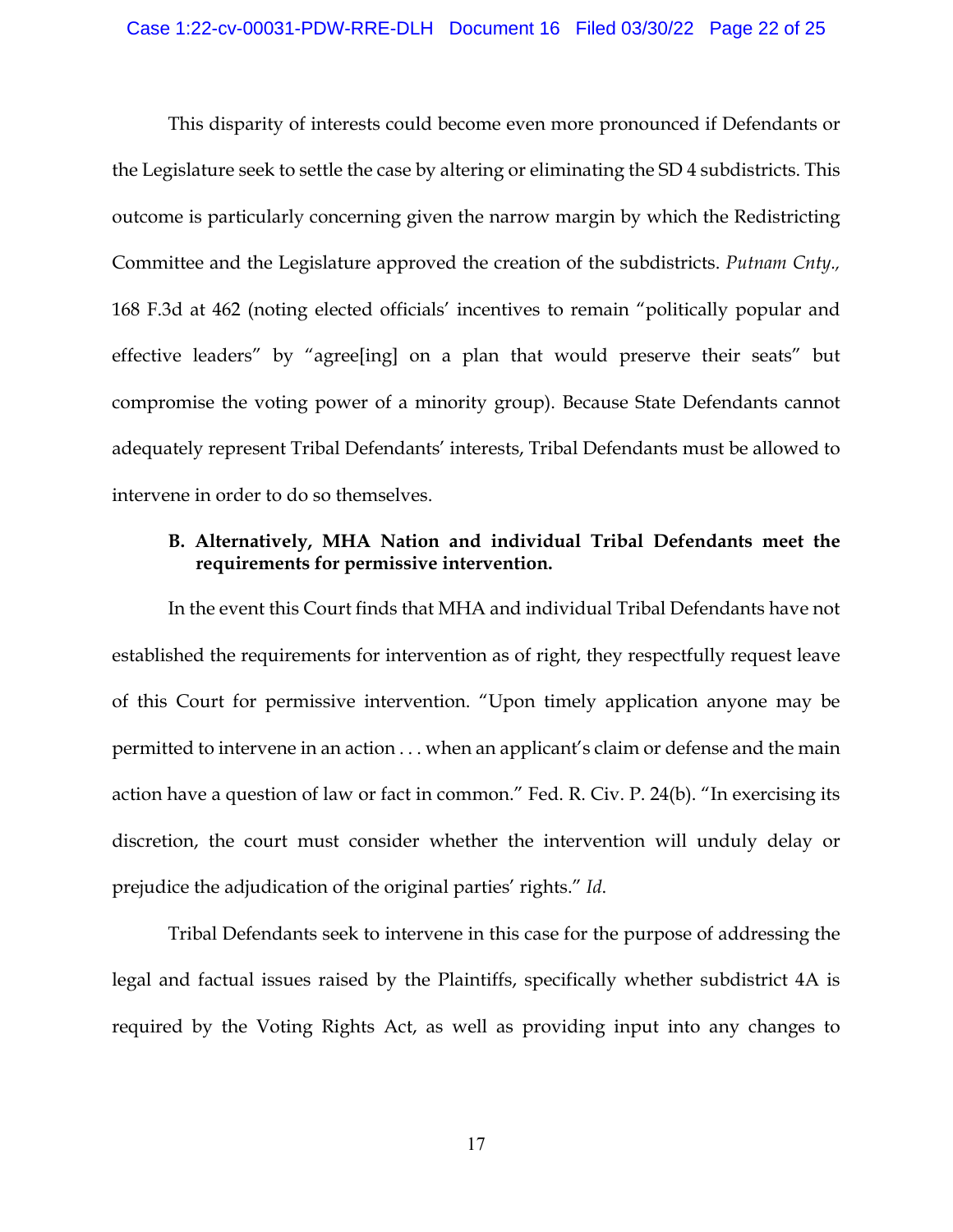subdistrict 4A that may result from a ruling by this Court, or by agreement between the parties. Under these circumstances, Rule 24(b)'s common question requirement is met.

The second half of the permissive intervention test looks to timeliness and prejudice to the parties. As shown above, the Tribal Defendants' motion is timely, there would be no prejudice to any party, and they bring a perspective to the litigation distinct from that of the other parties on the common questions of law and fact.

#### **CONCLUSION**

For the reasons stated above, MHA Nation, Lisa DeVille, and Cesar Alvarez respectfully request that their *Motion for Intervention* be granted.

Respectfully submitted this 30th day of March, 2022.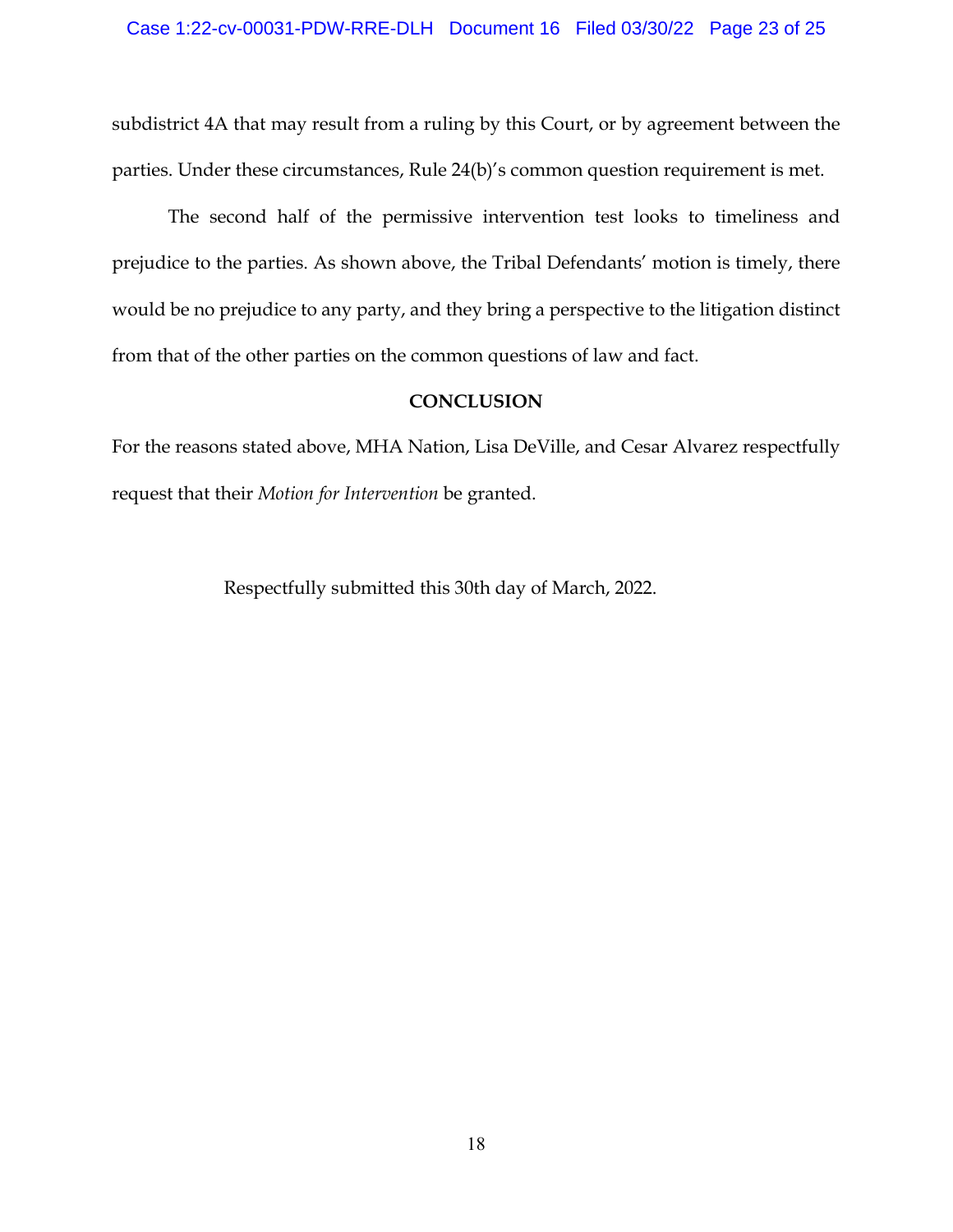### /s/ Michael S. Carter

Michael S. Carter OK No. 31961 carter@narf.org Matthew Campbell NM No. 138207, CO No. 40808 mcampbell@narf.org NATIVE AMERICAN RIGHTS FUND 1506 Broadway Boulder, CO 80301 Telephone: (303) 447-8760 (main) Fax: (303) 443-7776 *Attorneys for Defendant-Intervenors* 

Bryan Sells\* GA No. 635562 bryan@bryansellslaw.com THE LAW OFFICE OF BRYAN L. SELLS, LLC Post Office Box 5493 Atlanta, GA 31107-0493 Telephone: (404) 480-4212 (voice and fax) *Attorney for Defendant-Intervenors* 

 Mark P. Gaber DC Bar No. 988077 mgaber@campaignlegal.org Molly E. Danahy\* DC Bar No. 1643411 mdanahy@campaignlegal.org CAMPAIGN LEGAL CENTER 1101 14th St. NW, Ste. 400 Washington, DC 20005 Telephone: (202) 736-2200 (main) *Attorneys for Defendant-Intervenors* 

\**Admission* pro hac vice *pending*.